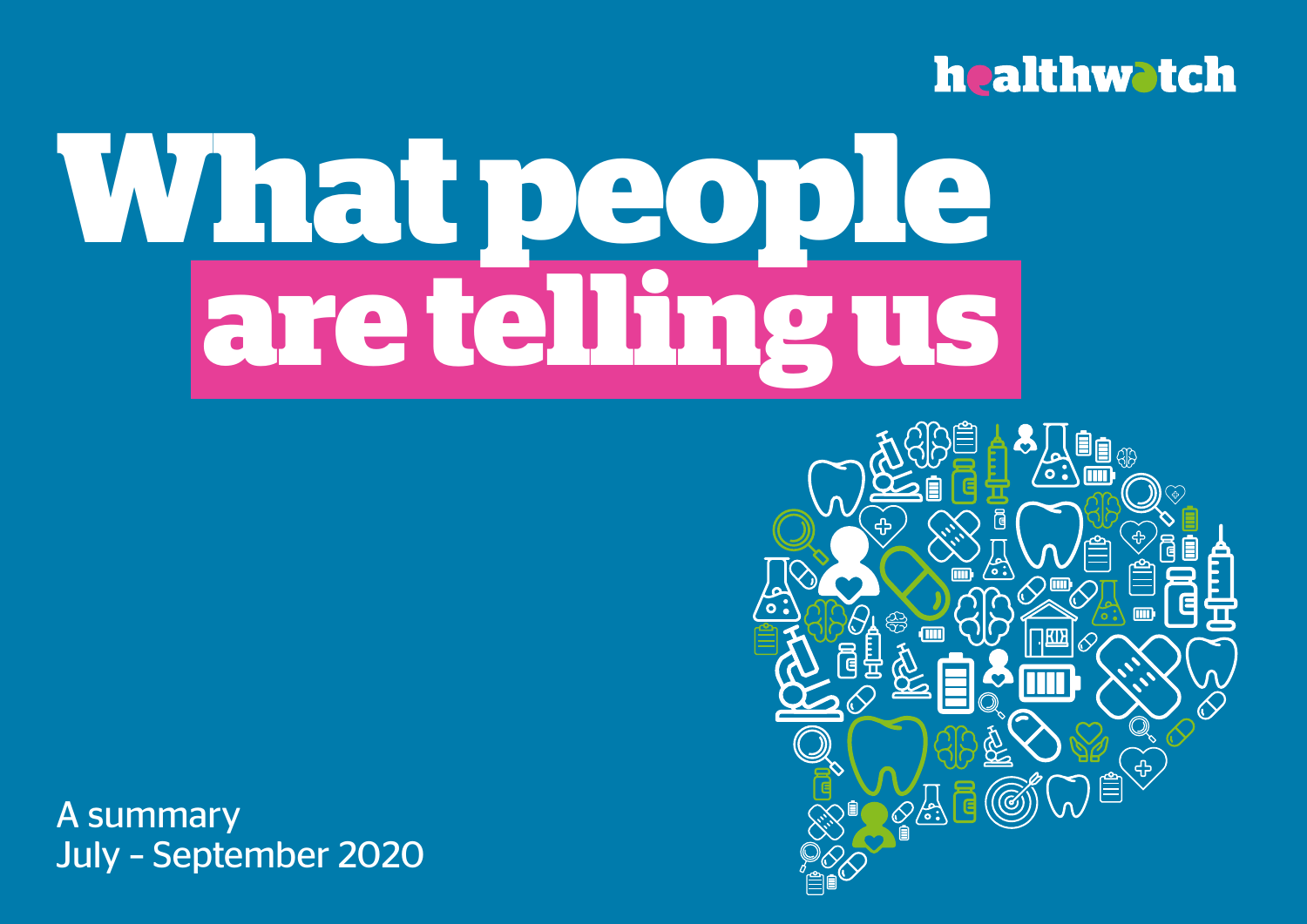## **Contents**

- 3 Foreword
- 4 About this report
- 6 Dentistry: Ongoing issues and the impact of the COVID-19 pandemic
	- 8 What issues did people raise?
	- 19 What went well?
	- 20 What have we learned?
- 21 Care homes during the pandemic
- 22 What are people telling us about COVID-19 testing?
- 25 Top advice the public is seeking
- 26 How do people feel about their care? Patient sentiment by sector.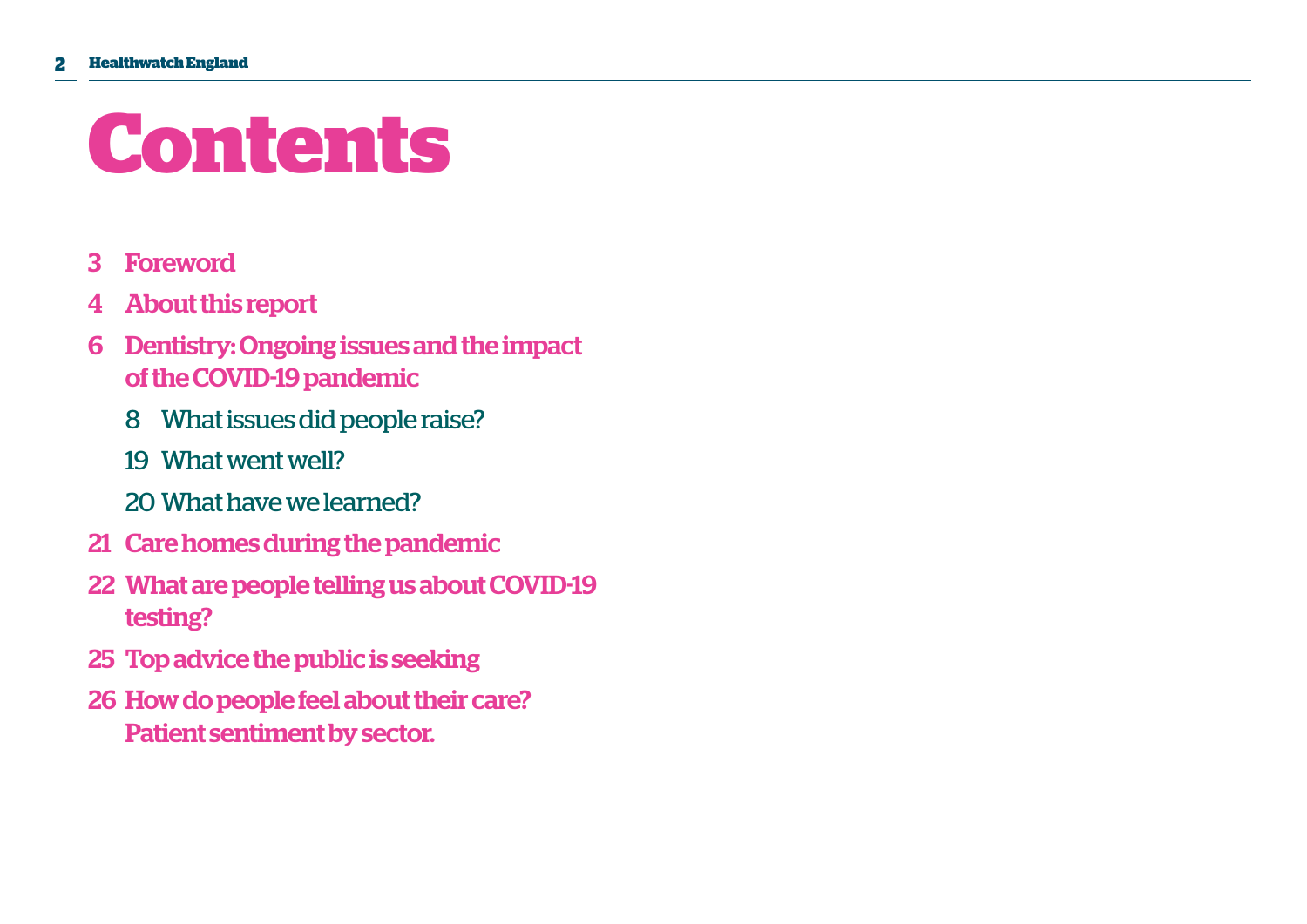## **Foreword**



Sir Robert Francis QC, Chair of Healthwatch England

I want to thank the thousands of people who have continued to share their experiences with us about seeking care during the COVID-19 pandemic.

What is clear is that over the summer, while some restrictions eased, many people continued to struggle when it came to accessing routine care.

One of the most significant issues that people have raised is about access to NHS dentistry. The COVID-19 crisis has impacted on many areas of NHS support – but, as the following report highlights, the problems in dental care appear to be particularly acute.

Even before the pandemic, people were telling us about problems in accessing NHS dental appointments. Since the start of the summer, these reports have increased. All too often, people have said that they can't find an NHS dentist to help them. Not only has this been frustrating, but many people have been left in pain or discomfort as a result. Individuals have been offered the option of having private treatment, but this is not affordable for many.

As a result of COVID-19, [over 14.5 million fewer treatments](https://www.bda.org/news-centre/press-releases/Pages/Dentists-Government-holds-the-key-to-restore-services-to-millions.aspx) have been delivered in 2020 compared to last year, and we've shared with both the Government and the media the impact this is having.

Health and care services are working hard to deal with COVID-19, but we believe the NHS should give more attention to resolving what has been a long-standing issue in dentistry.

If we don't improve access to NHS dental care, not only do people risk facing far greater dental problems in the future, but it also puts pressure on overstretched hospitals and GPs. Untreated dental problems can lead to pain, infection and the risk of long-term harm, which is comparable with other medical conditions. People with dental needs must be able to access the care to which they are entitled.

In the short term, people need immediate access to urgent dental care and clear information about how to obtain this. But to truly address the issues and prevent other parts of the system having to pick up the care, longterm, we need to have far better access to routine dental treatments for the public in England.

This review of the experiences the public has shared with Healthwatch also looks at the issue of care home visits. The distress caused to residents and their families by the decision of some care homes to stop visits without consulting them has been widely reported.

We have highlighted with Government the need to clarify the guidance for care homes to ensure that residents are not isolated from social contacts more than is demonstrably necessary. A point which we are pleased to see has been addressed in the latest guidance to services.

Sir Robert Francis QC, Chair of Healthwatch England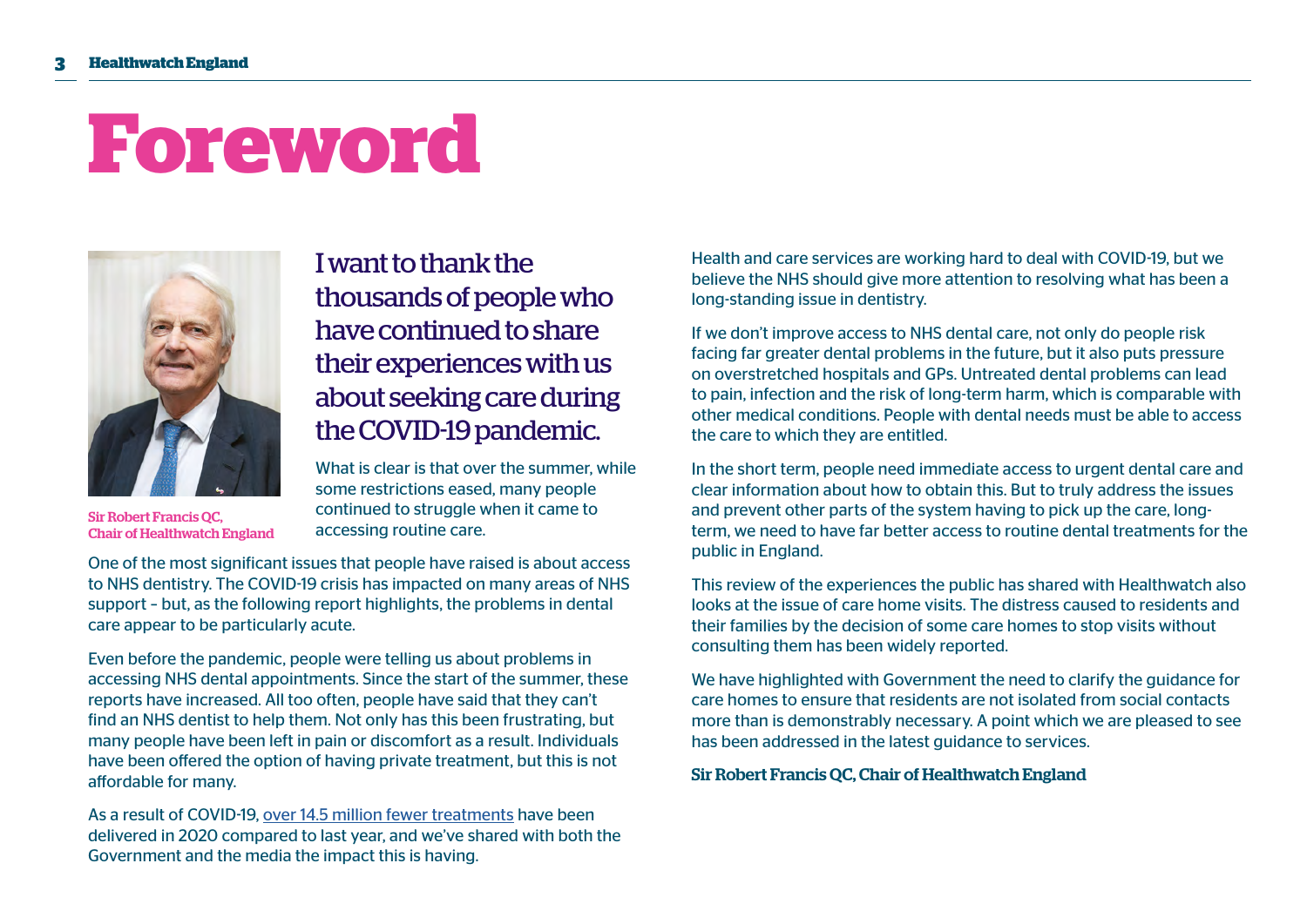## **About this report**

## Each month, thousands of people share their experiences with Healthwatch about NHS and social care services.

This report forms part of the regular updates we provide to NHS and social care service leaders about the key issues that the public are telling us about.

## **What is in this update?**

In this update we look at the specific issues people have raised in relation to:

- Accessing NHS dental care
- The support provided in care homes
- Getting COVID-19 tests

The report also provides an overview of:

- The online advice and information the public are seeking from Healthwatch England
- The sentiment of feedback we have received by health and social care service area

## What does our evidence cover?

This report covers the period July - September 2020 and is informed by 38,082 people's experiences of care. This is an increase of public feedback by 172% compared to the same period in 2019. It reflects additional data sources and an increase in engagement due to the pandemic.

People's views are taken from 217 local Healthwatch reports published to our reports' library about local NHS and social care services, as well as individual feedback we have received from the public. The graph overleaf shows the proportion of all our evidence by sector.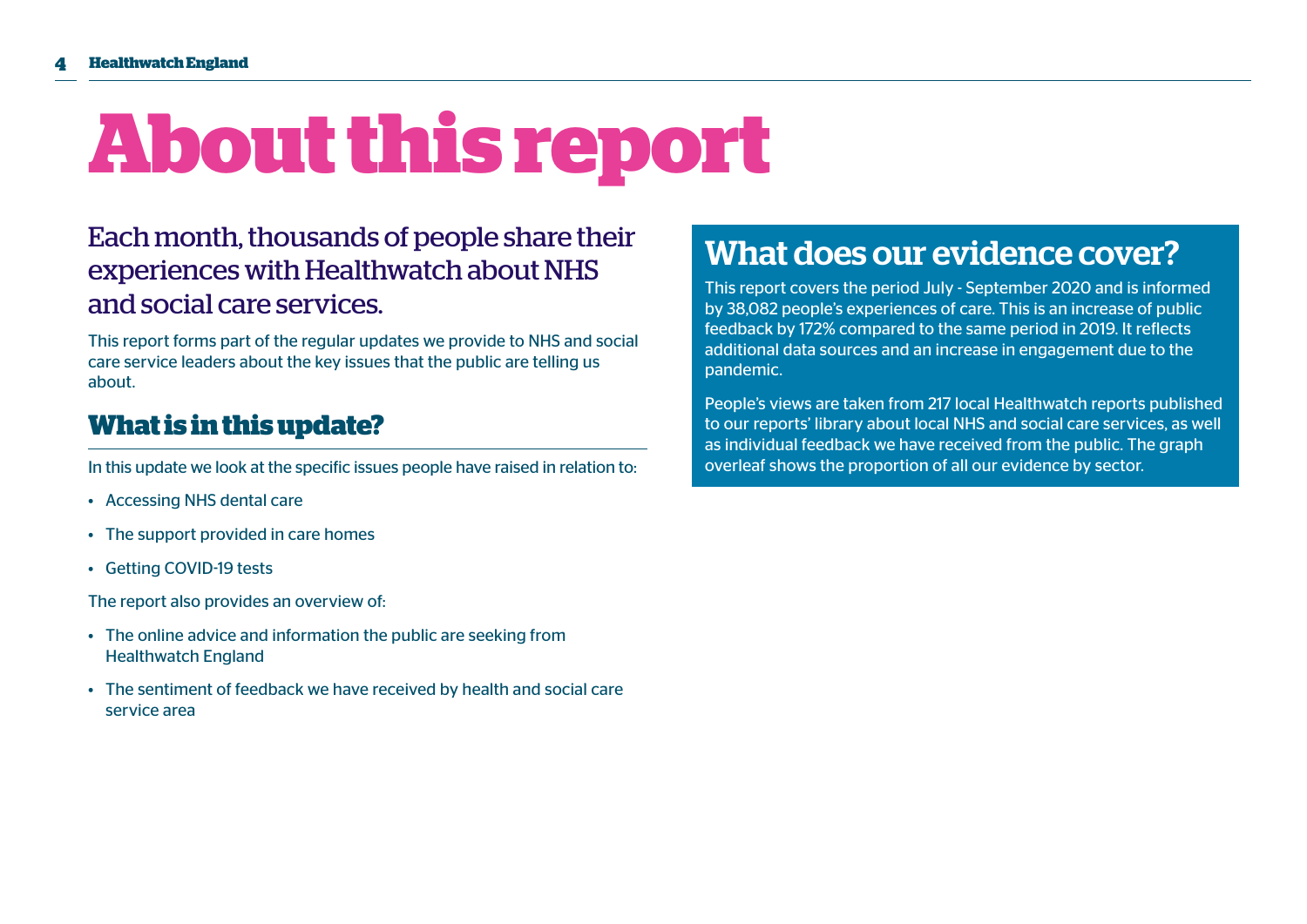## **Who are we hearing from?**

The following information provides a snapshot of the people who completed our national survey about their experiences of health and social care during July – September 2020.

- 77% were women, and overall 93% were cisgender
- Three-quarters were aged between 50 and 79 years
- 73% told us they were White British, English, Welsh, Scottish or Northern Irish
- Nearly three-quarters identified as heterosexual
- 23% were carers
- 62% had a long-term condition.

We recognise that our data is not representative of many people living in England. We are committed to hearing from the people and communities who face multiple layers of disadvantage and discrimination, so that their views and needs are better represented.

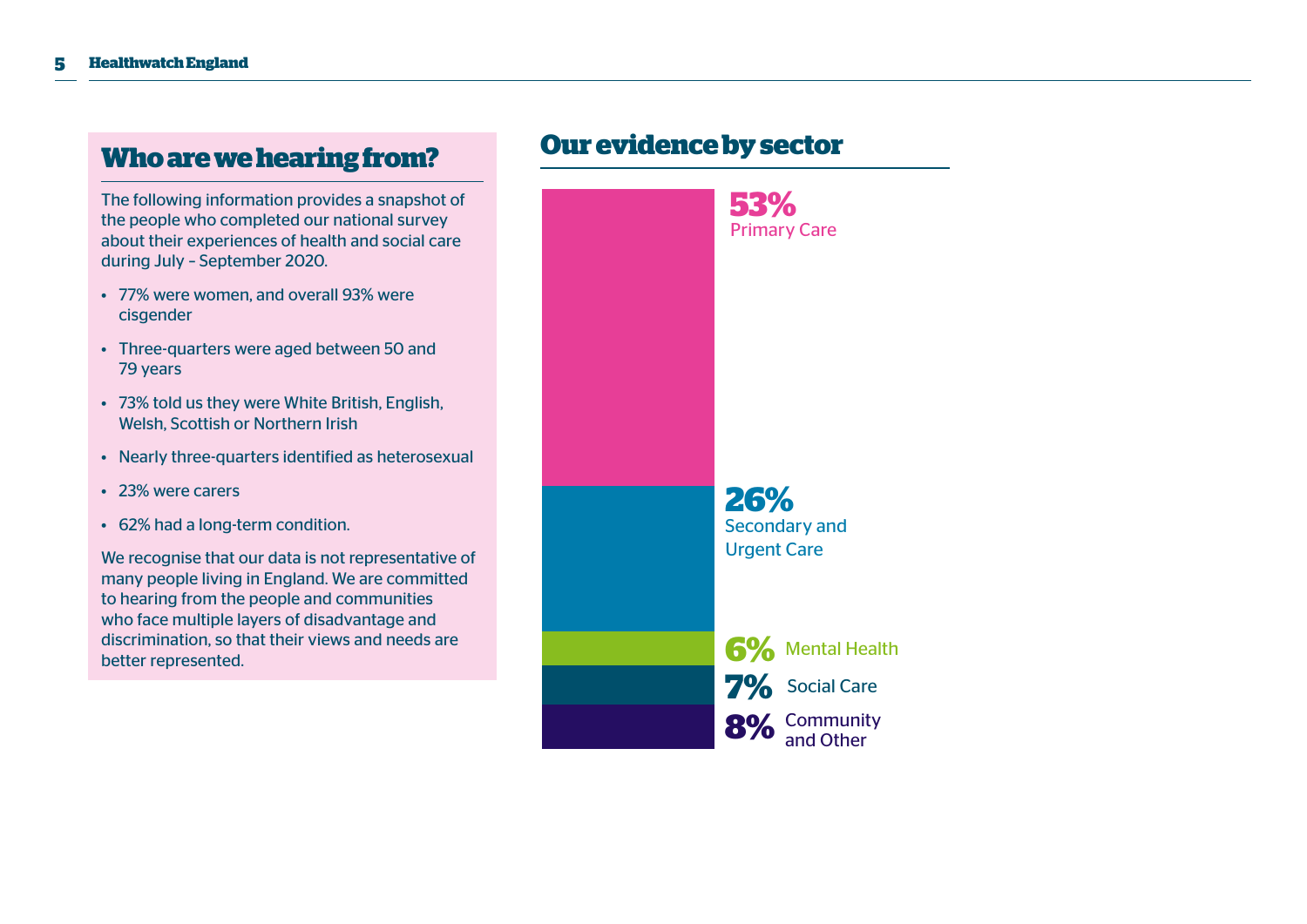## **Dentistry: Ongoing issues & the impact of COVID-19**

We have seen a significant increase in the number of people telling us about the problems they face accessing dental care. Between July and September 2020, the number of people who provided feedback about dentistry was 452% higher when compared with the previous three months.



## **A recurring issue**

Since 2013, access to NHS dentistry is one of the recurring issues we have reported on:

- In 2014, we shared concerns to the NHS about the poor information available to help people find a dentist across the Yorkshire region, with particular issues in Kirklees and Bradford.
- In 2016, our national [report](https://www.healthwatch.co.uk/report/2016-11-23/access-nhs-dental-services-what-people-told-local-healthwatch) found that things had not improved when it came to the information available via the NHS website. The report highlighted a lack of clear, consistent guidance about the dental treatments people can access through the NHS. More local Healthwatch across the country also raised concerns about access. Our evidence highlighted three particular groups most at risk of missing out on dentistry:
- 1. People who lived in areas where the population had grown significantly but contract rules for dentistry meant that the NHS had not introduced additional capacity;
- 2. People who couldn't easily access high street dentists such as care home residents; and
- 3. People who were out of the habit of going to see the dentist regularly and were struggling because of poor information on where to find one taking on NHS patients.
- In 2019, evidence we submitted to the Health and Social Care Select Committee's planned inquiry into dentistry indicated that access to dentistry continued to get more acute in areas that already faced problems and that the issue was spreading to new areas.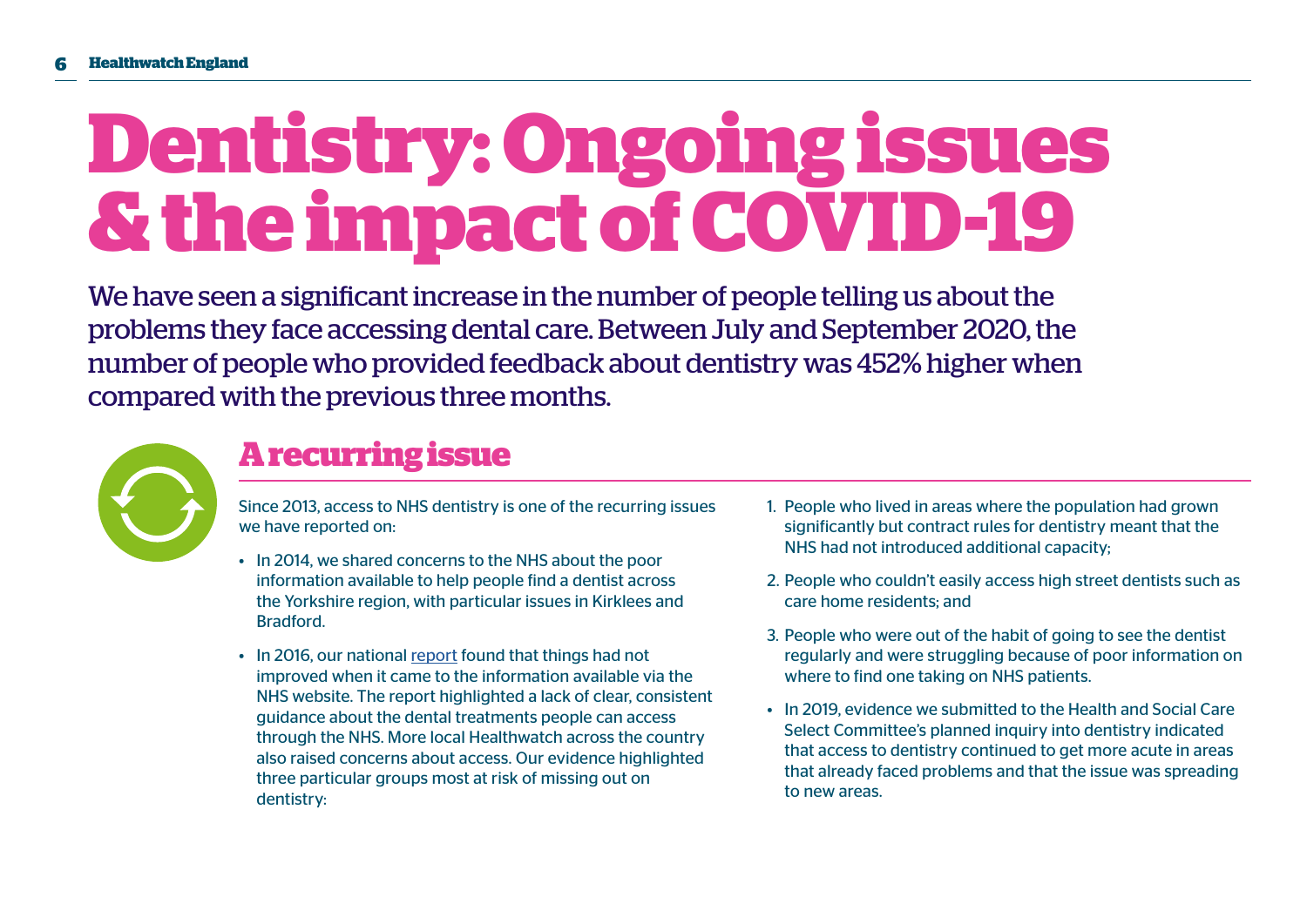

## **Feedback has increased**

This report shows that between July and September 2020, we have not only continued to hear similar concerns, but the number of people providing feedback has risen fivefold.

During this period, 1,313 people from 142 council areas across England shared their experiences of NHS dentistry – compared to 238 over the previous three months.

Feedback about other health and social care areas has increased but by a much less significant amount.

## **What are people reporting?**

- More than 7 in 10 people (73%) found it difficult to access help and support when they needed it compared to just over 1 in 10 (11%) who could access care easily.
- More than half of people (51%) expressed negative sentiments about dentistry compared with 1 in 25 (4%) who said something positive. These trends are similar to what we heard in the previous quarter.

## **The affordability of dental treatment**

The affordability of dentistry was an issue before the COVID-19 pandemic. In a YouGov poll with a sample size of 1,878 adults (aged 18+) based in England, carried out for Healthwatch England just before lockdown in March 2020, we heard that more than 7 in 10 people (73%) felt that NHS dental treatment charges are expensive and more than 2 in 5 (42%) said they either struggle to pay or avoid any dental treatment because they cannot afford the costs. When people can't get NHS dentist appointments, they may have to pay much higher costs for private treatment. This issue appears to have been further exacerbated by the impact of COVID-19 on dental services.

## **What are local Healthwatch telling us?**

Several local Healthwatch have informed us that they received numerous, daily requests for "NHS dentists", including Healthwatch Cumbria, who estimate that 1 in 2 people who contacted them in the last six months were struggling to access NHS dentistry. The issue was so acute that in some areas it led to local Healthwatch contacting NHS England and their local MP to raise concerns about lack of access to NHS dentistry in their community.

#### **We did a poll of our network of which 71 local Healthwatch responded (half the network), which showed that in the last twelve months:**

- Over half (52%) of local Healthwatch who responded, reported having seen a significant rise in the number of people contacting them about dental issues.
- More than 9 out of 10 (92%) of these Healthwatch leaders report that the situation has got much worse as a result of the COVID-19 pandemic.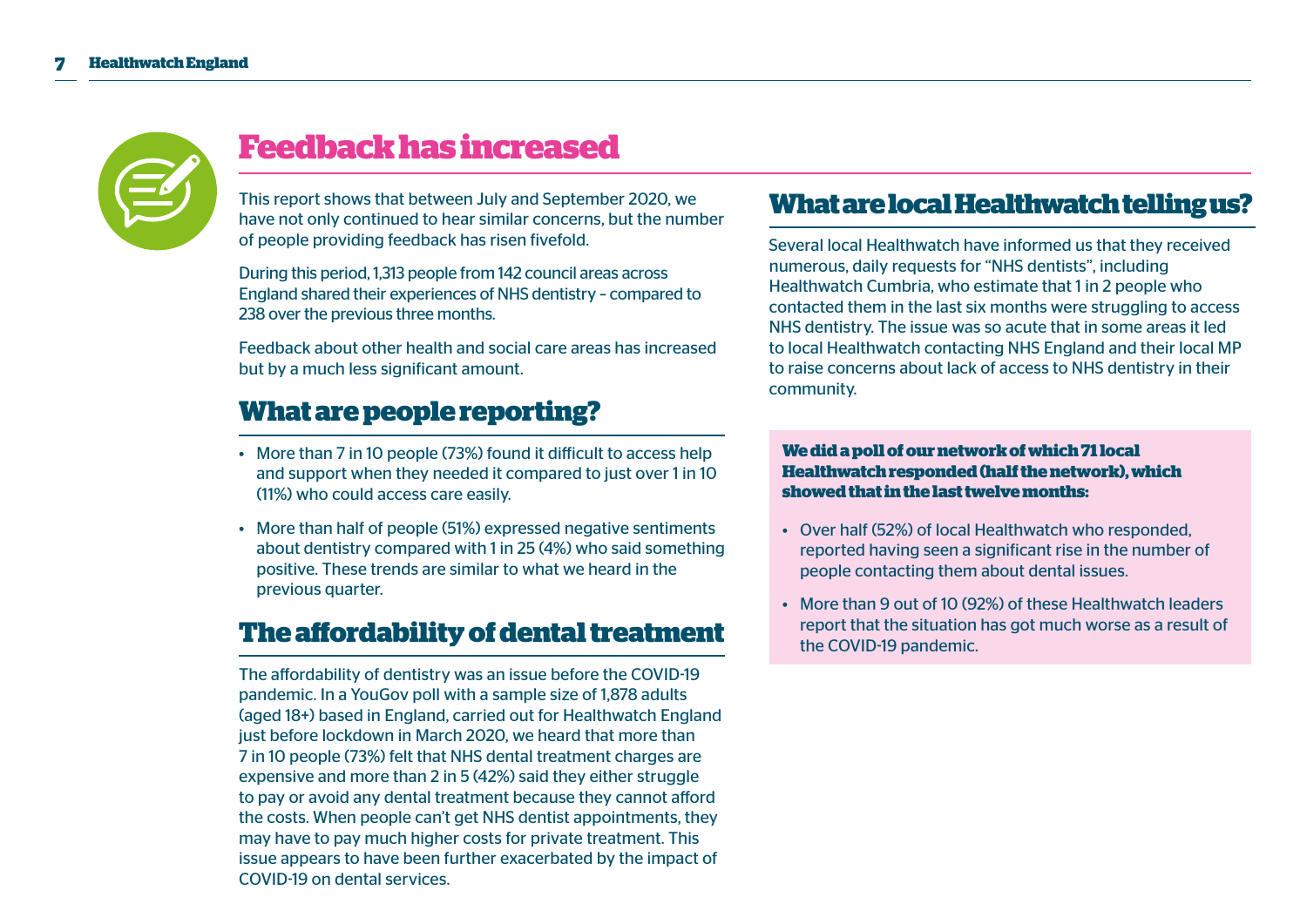

## **What issues did people raise?**

## **Access to routine and urgent NHS dentistry**

The pandemic has made it difficult for most people to access both routine and emergency dental services – for some it was even harder because they were shielding and therefore could not book an appointment.

People reported not being informed when their dentists' appointments were cancelled. They were not sure when they would be seen by their dentist again as practices either did not provide them with any information or the information was inconsistent. Some found it difficult to understand how to access urgent dental care during the pandemic, particularly people with learning disabilities, while others didn't know whether treatments they had started before March would continue following relaxation of lockdown.

Treatment for many stopped and, even though many dentists are now open, the backlog and ongoing restrictions continue to cause problems when it comes to:

- Booking routine care
- Restarting treatment which began prior to the pandemic
- Accessing emergency treatment

Before the pandemic, we heard from some people that due the lack of NHS dental services locally, they face traveling long distances, sometimes up to two hours, in order to access the help they need. With fewer services open, there is the risk that more people needed to travel long distances. This causes additional problems for people who do not have their own transport. For example, people living on the Isle of Wight have had to travel to the mainland for dental care, incurring extra cost as well as time.

Travel to dental services is not covered by the Healthcare Travel Costs Scheme, meaning that people on low incomes may not be able to afford transport costs if they are offered an appointment some distance away. This risks increasing existing health inequalities.

While this situation may only be temporary, the extra costs involved in travelling long distances may deter people from seeking NHS dental treatment or put them under additional financial stress. We therefore recommend that the Healthcare Travel Costs Scheme is extended to cover these journeys when there is not a local service available.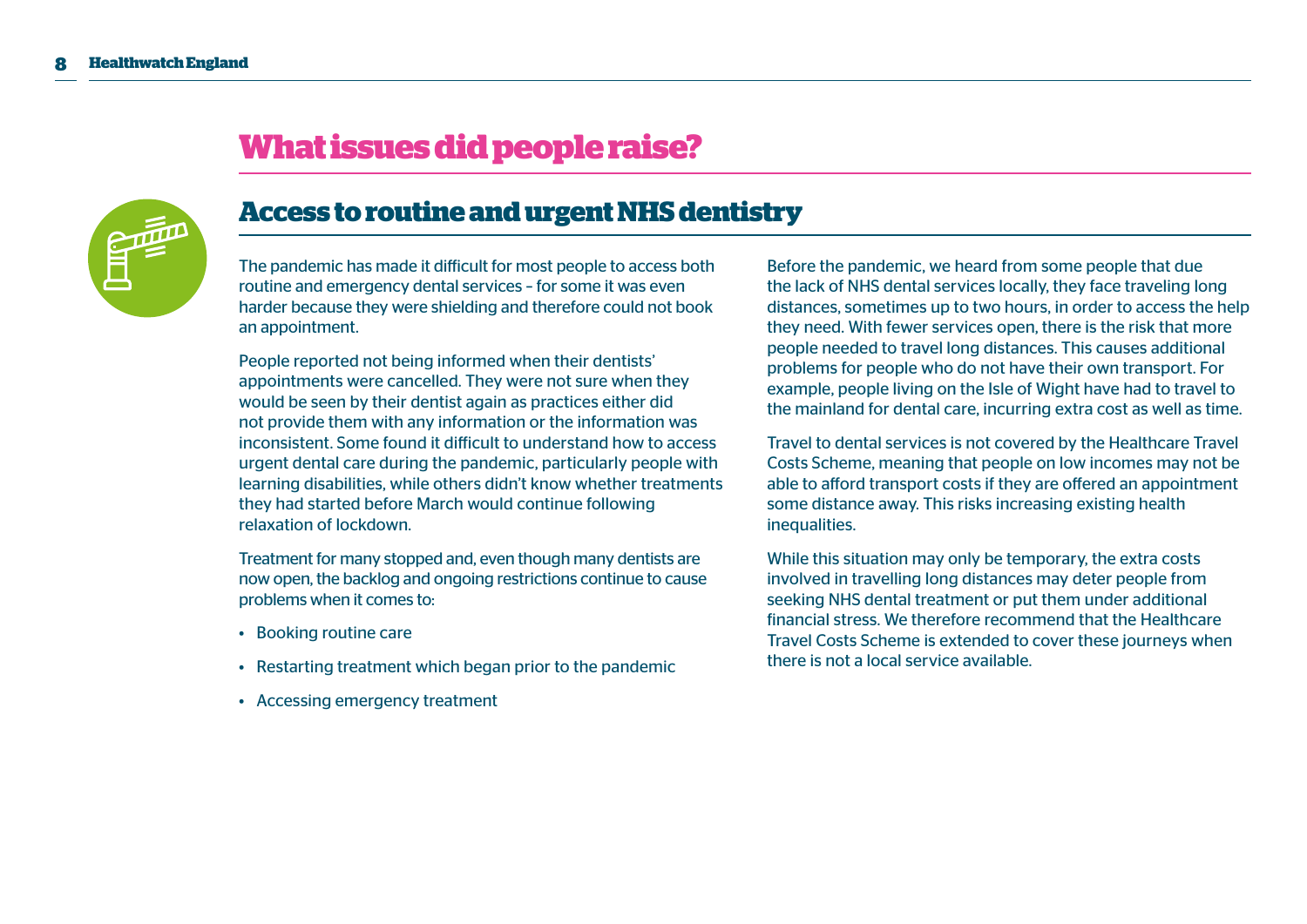

## **Booking routine care**

While many dental practices have now reopened for routine services, we hear that people are still unable to get an appointment for routine check-ups, hygienist appointments or for fillings. This is because dentists are required to prioritise patients who need urgent care.

People have reported struggling to access NHS dentistry because practices are either not taking on new NHS patients or have no available NHS appointments. Some individuals have been told to wait until the new year to book an appointment, while others have told us that their dentist has put them on a waiting list and will contact them when they can offer an appointment - with an indefinite amount of time to wait. There are some people who will in effect have to wait a year to book an appointment because their appointments keep being cancelled or postponed.

I lost a filling right at the start of lockdown - phoned my dentist and was told to buy some temporary tooth repair paste. I had a check-up appointment for May which was postponed to December. The dentist re-opened in June but was only dealing with emergencies. I have phoned them a few times but still get told they are only dealing with emergencies. Yesterday (9 September) they told me that (a) they are not dealing with anyone on 'my' list (i.e. needing treatment but not in pain) and that (b) they will have to cancel my December appointment. I am in despair."

Experience reported to Healthwatch England

Many people have requested help from local Healthwatch to find an NHS dentist after unsuccessfully ringing around several local practices.

Caller wanted to find out how they can register with an NHS dentist. They stated they had tried 20 different dental practices in the area, but no one was willing to take them on. They wanted to know what else they can do to register with an NHS practice."

#### Healthwatch Hertfordshire

As part of their research into this issue, [Healthwatch Havering](https://www.healthwatch.co.uk/reports-library/dental-services-havering) contacted 27 local dentists. Of those who responded:

- Two dental practices said they were likely to start accepting new NHS patients by December 2021,
- One dental practice said that they were likely to be accepting NHS patients after 2021, and
- The remainder of practices either did not answer the question or said they would not be accepting NHS patients at all.

People also reported being unable to book any new appointments, as dentists were only seeing those patients who had booked an appointment before the lockdown.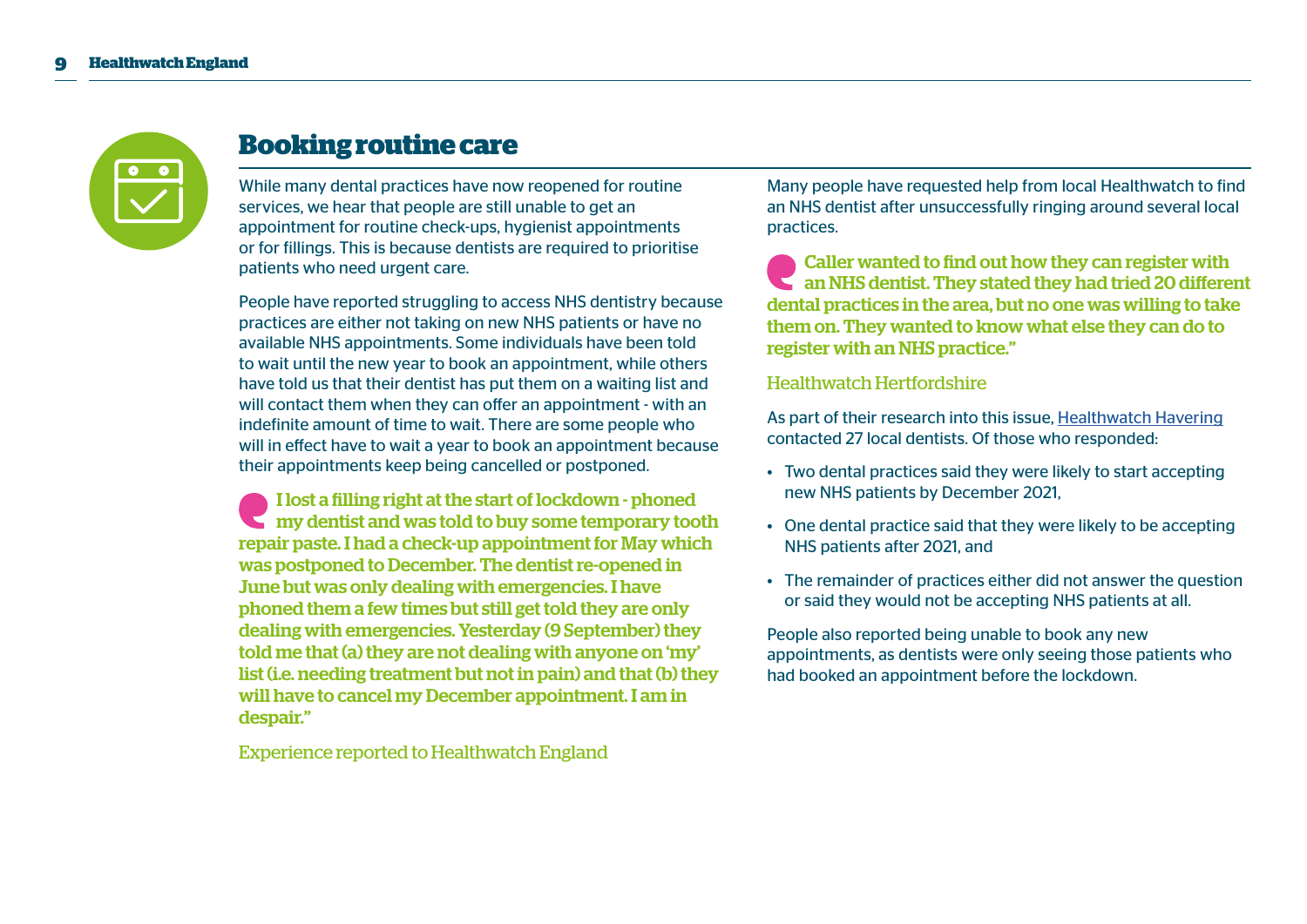

## **Restarting treatment**

In some cases, dentists have not been able to continue treatments that were started before the lockdown. Some people were given advice about their dental problems by the practice receptionists as there were no available appointments. When people's symptoms were not severe enough to meet the requirements for emergency dental treatment, they were left with no choice but to put up with toothache or broken teeth and filings.

The patient was undergoing dental treatment pre-Covid-19 (fillings and root canal) but due to the outbreak the treatment was paused. She then had toothache. The pain was manageable, but the patient felt that the longer she left it her teeth could get worse. The practice has only been seeing emergency patients, but the dentist did prescribe antibiotics. He said that once the pain subsides, she could have an appointment. At the appointment her teeth were x-rayed, and it was confirmed that she needed root canal treatment. The dentist said that he wasn't going to do it and that she should have this treatment privately at another practice. His reason was that root canals take too long, and he wanted to focus on seeing patients that required fillings, check-ups - basically short appointments."

Healthwatch Birmingham



## **Accessing emergency treatment**

We continue to hear about the difficulties people are facing when trying to access urgent dental treatment. People have said that they either can't get through to their dentist on the phone when they need urgent care or are unable to access treatment if they do not meet the criteria for urgent care. While some have been denied a referral to the emergency dental hubs by NHS 111 or by their practice because their symptoms did not fit the criteria for urgent care, others have been advised to buy temporary dental filling kits from chemists and take painkillers. Even when people were seen for an emergency dental appointment, some were offered only extraction or antibiotics with no follow-up care.

Before COVID-19 lockdown, caller was due to have root canal treatment, but his appointment was delayed because of the pandemic. He has been experiencing pain in that tooth for the last few weeks. He has been given antibiotics twice when he called NHS 111 to get an emergency appointment, but there weren't any available. He was told to call his own dentist for an emergency appointment. He did this and his request has been rejected twice by the dentist. He is very unhappy about this and the dentist is still refusing to see him. He is incredibly frustrated and is not sure what to do next."

Healthwatch Essex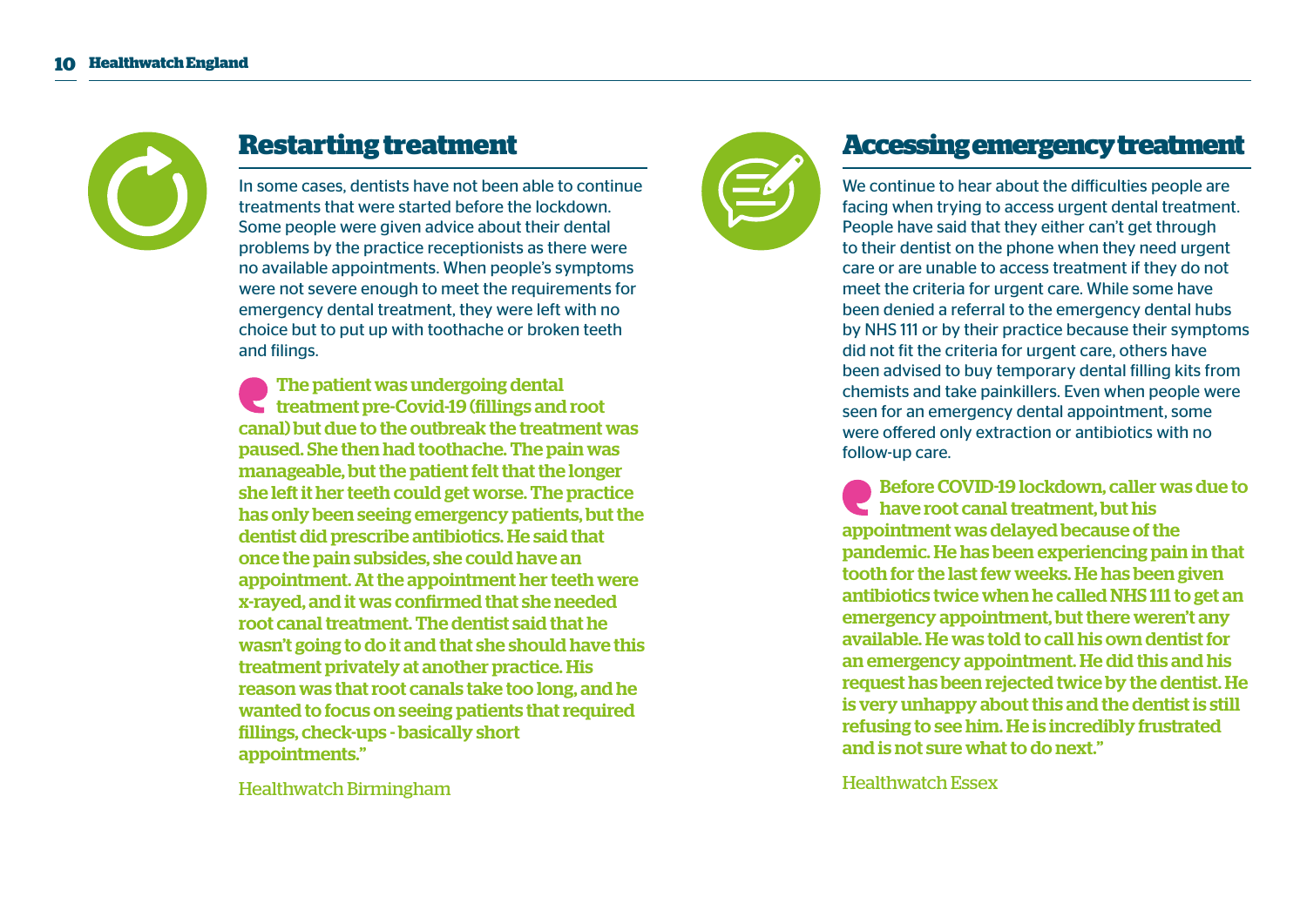

## **Consequences of no access**

People who struggled to access dental treatments during the pandemic often experienced inconvenience, anxiety, worsening problems requiring further treatment or worse. Some people were left in debilitating pain, while others feared that they would lose their teeth when they couldn't access care. The consequences we heard about include:

- Young adults who couldn't get orthodontic braces because they were unable to access the necessary preceding treatments required.
- Pregnant women entitled to free NHS dental care who were unable to register or book an appointment with an NHS dentist. As they couldn't take medication, their only option was to bear the pain. Some even wondered if their dental issues might affect their unborn child.
- Parents unable to get dental treatment for their children who were worried how it will affect them. In one case, a child who needed specialist treatment before lockdown ended up having extractions due to delays in treatment.
- People with ill-fitting dentures or broken fillings who developed ulcers, bleeding gums and infections. They were not only struggling to eat and speak, but lack of dental care also affected their self-confidence and their mental health.
- People who were passed from one service to another without addressing their problems and, in one extreme case, it dangerously affected their health and led to their hospitalisation.

We have heard a few extreme cases when lack of access to dentistry pushed people to take steps which put their health and wellbeing at risk. A resident from Derbyshire, for example, shared in our national survey that their son who has learning disabilities pulled their teeth out as they couldn't access a dentist. In [another](https://www.portsmouth.co.uk/health/portsmouth-labourer-agony-rips-out-two-teeth-he-cant-find-nhs-dentist-who-can-help-3002019)  [case,](https://www.portsmouth.co.uk/health/portsmouth-labourer-agony-rips-out-two-teeth-he-cant-find-nhs-dentist-who-can-help-3002019) Healthwatch Portsmouth heard about a person who used pliers at home to remove their own teeth.

From the troubling stories we have heard, we believe that more needs to be done by the NHS to understand the long-term impact on people's dental health, caused by the delays to care that have occured during the COVID-19 pandemic.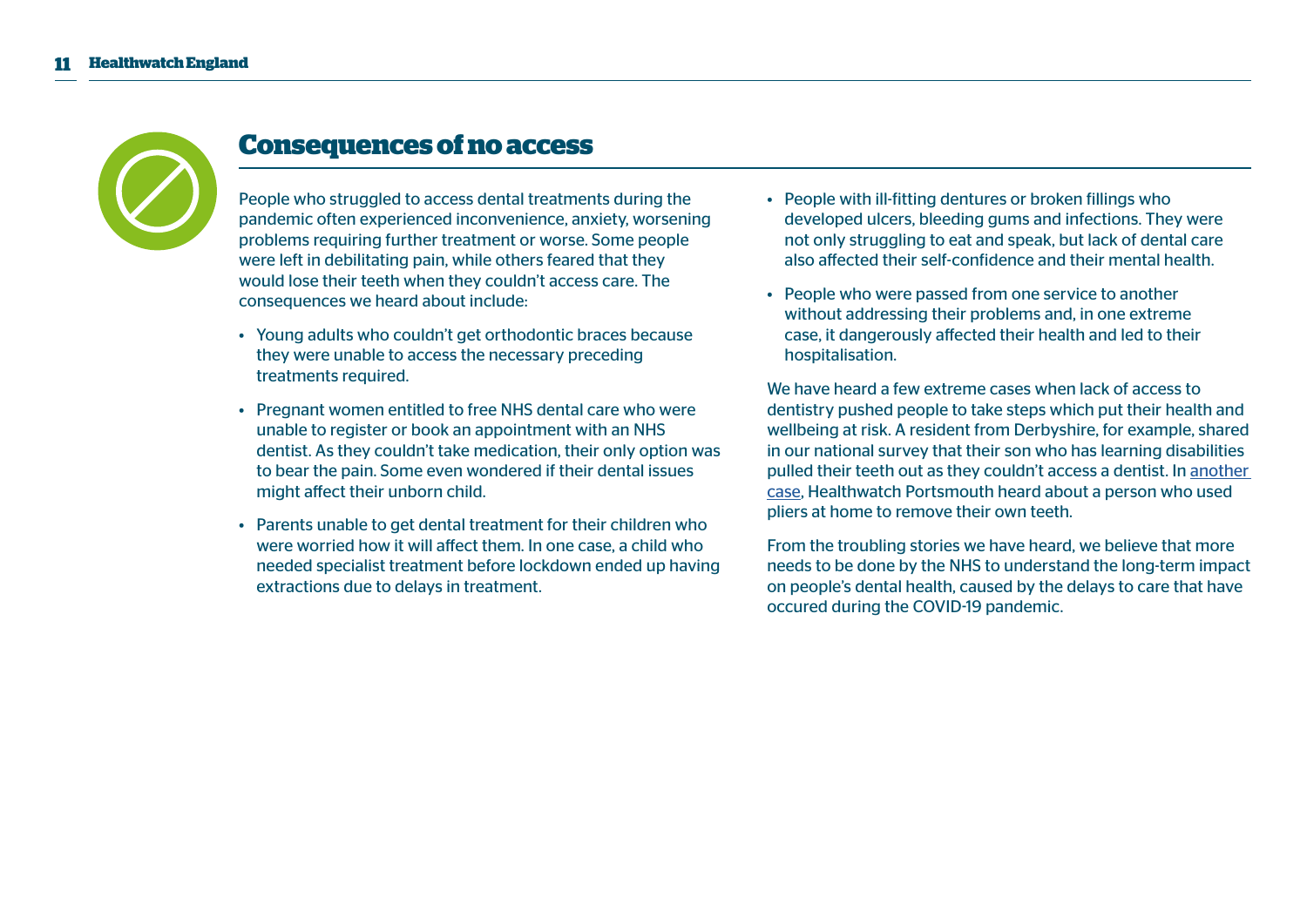### **Case study: The dangerous consequences of no access to dental treatment**

On the 12 August [Wednesday] I called my local practice where I am a registered patient, as I was experiencing mild toothache. I was advised that the dental practice could not carry out aerosol generating treatment due to COVID-19 restrictions, so they extended an upcoming appointment to 9th September with a view that this treatment would likely be available by then.

In the early hours of Saturday morning [15 August], I woke with excruciating pain which worsened through the day and I experienced swelling around the lower jaw. Late afternoon I called NHS 111 who had a dental consultant call me back. This person advised that there isn't any emergency treatment in the local area until 9am minimum the following day and gave me a number to call, which I did.

The pain worsened by the evening and a NHS 111 call left me with the option to go to A&E which I was advised would result in a long wait as it would not be treated as priority and they probably would just give me stronger pain killer and so it would probably be best if I sat it out until morning.

I managed to see an [emergency] dentist on Sunday 16 August, who advised I would need root canal to treat a suspected tooth abscess. They referred me back to my dentist with a prescription for antibiotics which I immediately acquired and started to take. I tried numerous times the following day from 8.45 am to get through to my dentist and it went to voicemail straight away. Eventually late afternoon someone picked up the phone as I was leaving a message and said they couldn't provide any more emergency appointments that day and to call in the morning but booked me an appointment for Friday 28 August.

The evening after I noticed a red patch down my neck and called NHS 111 again. The doctor I spoke to advised I had developed cellulitis and prescribed stronger painkillers and additional antibiotics which my husband collected immediately, and I started to take straight away. I called my dentist in the morning and the receptionist arranged a call back. The dentist was reluctant to see me but offered to have a quick look. I went and she said I did need urgent treatment, but was unable to do root canal, and referred me back to the emergency dentist - who called me and said the best option was an extraction at my own dentist.

I called my dentist and she said that they could not do an extraction due to the swelling and she didn't think the anaesthetic would work. By the afternoon I had developed a temperature and tried calling my own GP for advice and was told that the best option would be to try NHS 111 or go to A&E as they didn't have capacity to call me back even though it was an emergency. So, I went to A&E. After a 2 hour wait to see a triage nurse, they admitted me. I was X-rayed, the infection drained, and then put on IV antibiotics overnight and the following day and put on the emergency surgery list.

Fortunately, I didn't need to go for emergency surgery, but they had to put me through 4 courses of antibiotics with a potential second night for observation. The doctors allowed me to leave on the grounds the dentist had agreed to treat the tooth within seven days. I managed to book an appointment for the Wednesday 26 August. I have just received a text saying this appointment is cancelled and again all I get when I call is voicemail.

I wanted to highlight this case to you as there seems to be a failing in the local emergency provision which is having undue impact to individual's health but also massive undue burden on the already stretched A&E and hospital services. If the emergency dentist had treated me, it is unlikely that the follow-on events would have happened." Healthwatch Gloucestershire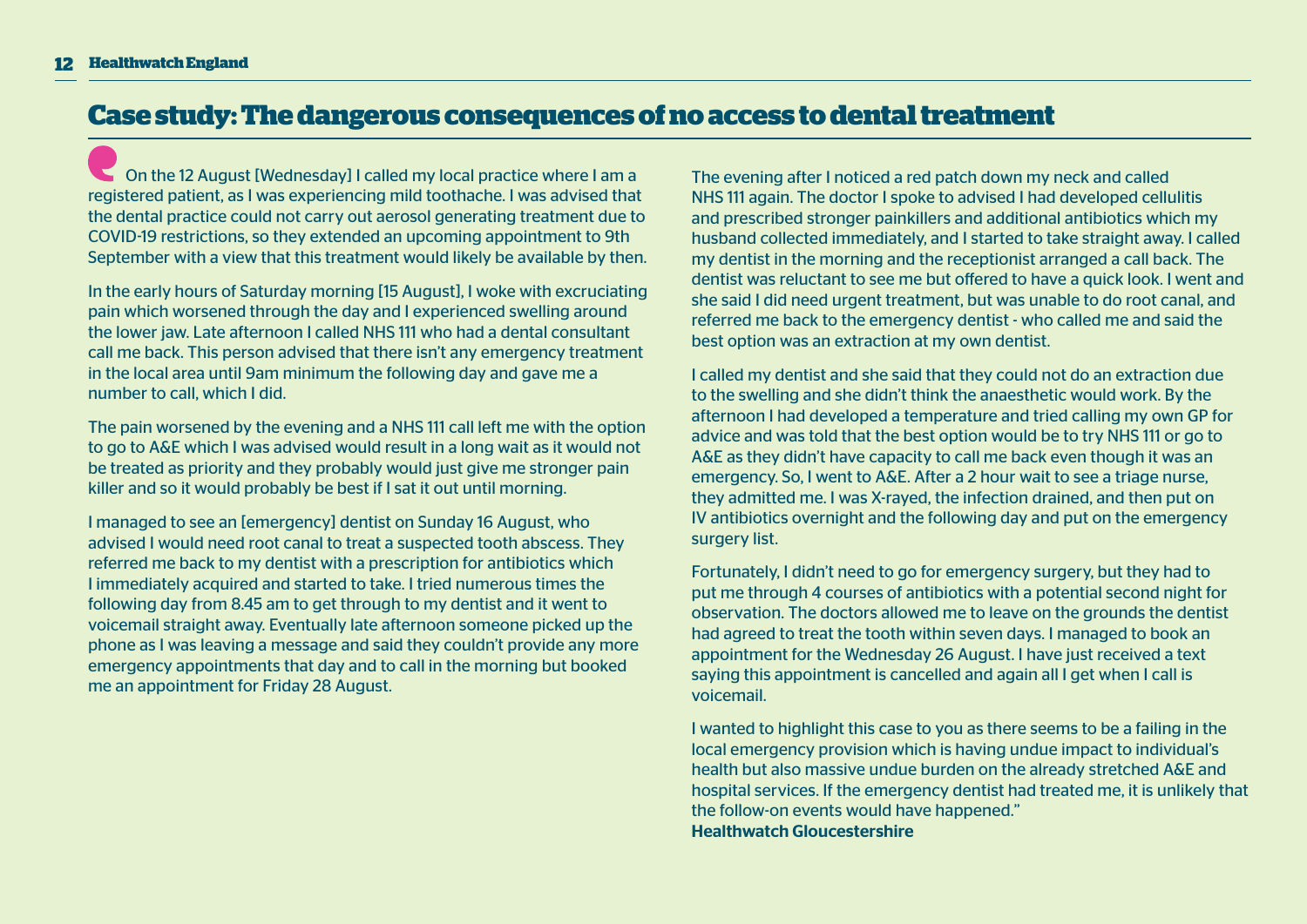

## **Affordability and the prioritisation of private care**

Our evidence suggests that when practices reopened in June 2020, some dentists appeared to be prioritising private patients over NHS ones when dealing with the backlog from the lockdown. For example, people reported that some dentists were refusing to see them as an NHS patient but were willing to offer them private care immediately. It is not clear from our evidence why there should be a lack of NHS capacity at this stage.

When some practices shut or decided to go fully private, their patients struggled to find any other practice in their area where they could access NHS dental services. However, they felt they could access dental care easily if they were willing to go private.

Feedback indicates that some people are being denied NHS dental treatment if their symptoms are non-urgent and are instead being asked to pay privately if they wanted to get treatment. One local Healthwatch has received calls from concerned residents who have been advised by local dentists that "none of them are accepting new NHS clients as there is no NHS funding for them".

A lady called for advice in relation to COVID-19 dental access for her friend who had been up all night in agony. Her friend had been advised by her dentist that a root canal and a crown is needed but that 'due to Coronavirus this is not available on the NHS and only available to you privately', at a cost of over £1,000."

#### Healthwatch Central Bedfordshire

People are also unclear about how much they must pay for their NHS dental treatments. They are unsure how the costs are affected if they have completed a course of treatment but need more treatment not long afterwards. The results from our YouGov poll suggest that nearly 3 in 4 people (72%) feel that it's not easy to find information about NHS dental treatment charges and many are not aware of their rights as a patient.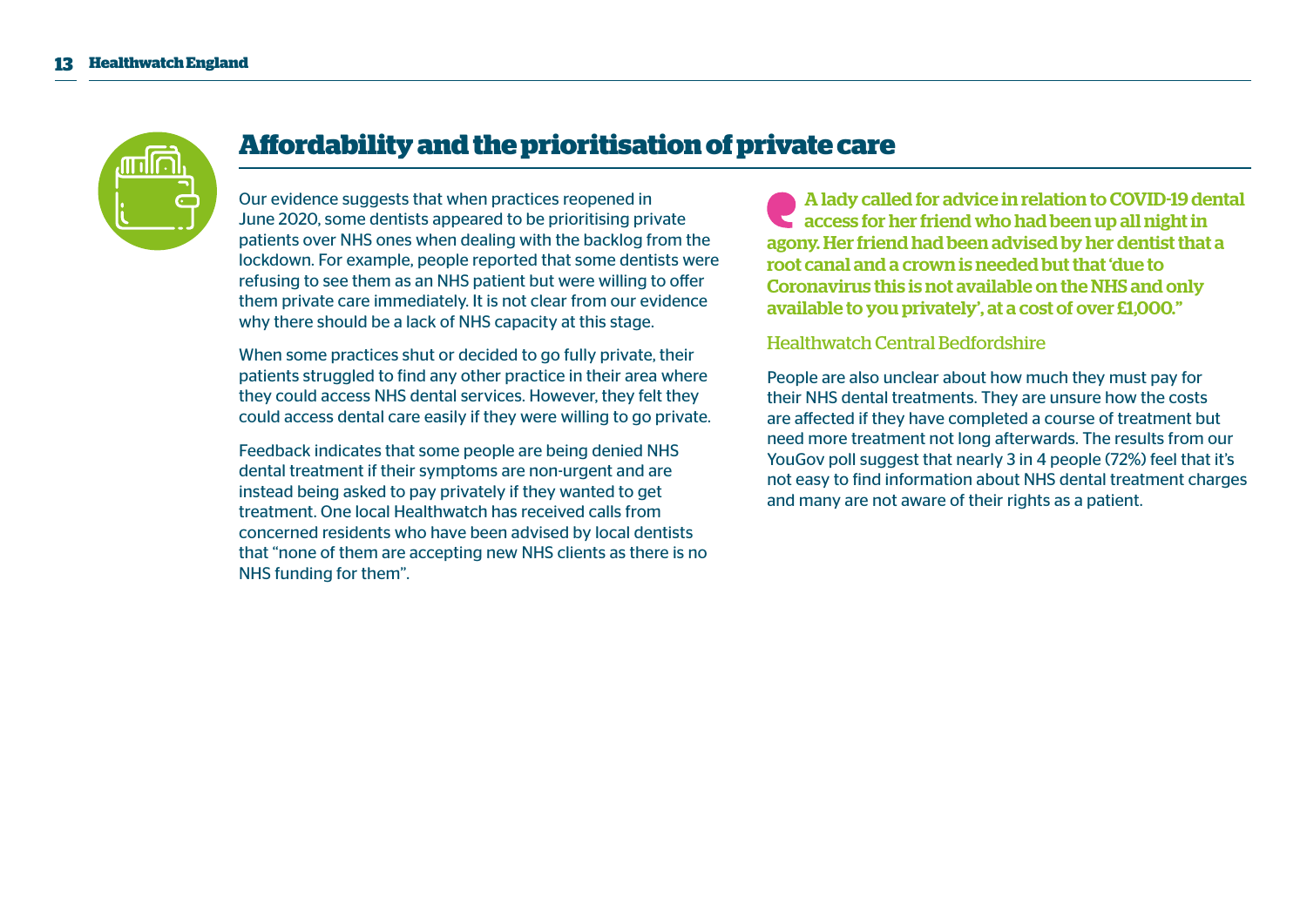

## **Information about dentistry**

While people were struggling to access dental care, inaccurate information from the NHS often left people even more frustrated and confused.

Some people reported contacting NHS 111 to help them find a dentist, only to be told to check the NHS "Find a dentist" website, despite no practice being listed in their area. Others reported being told by NHS 111 about dental practices who would see NHS patients, only then to discover that they were not.

Out of date information on dental practice websites or provided by dentists was also an issue people told us about. When practices shutdown due to COVID-19, their patients were informed they would be receiving information regarding how to find a replacement dentist. However, they were given a generic letter directing them to the NHS website, which was not kept up to date.

[Healthwatch East Sussex](https://www.healthwatch.co.uk/reports-library/covid-19-lockdown-information-and-access-dental-care) and [Healthwatch Coventry](https://www.healthwatch.co.uk/reports-library/restart-dentist-services-coventry-%E2%80%93-access-emergency-and-routine-treatment) carried out focussed work to find out what information was available to the public on practice websites, once they reopened for care provision in June. They found that whilst some dental practices had updated their website and phone information in response to COVID-19, many were still out of date or the messaging was inconsistent.

Patient needs an appointment after two courses of antibiotics during lockdown, which haven't resolved the issue. They are unhappy that practice websites are out of date as they say they are accepting NHS patients and when you call, they say they haven't accepted any for a long time."

The lack of information about which dental practices are accepting NHS patients has also had an impact on signposting services like Healthwatch.

Local Healthwatch services rely on the central NHS database to identify which services are currently accepting new NHS patients. The information is meant to be maintained by each practice. Issues with the accuracy of this database have forced some local Healthwatch to contact every dental practice in their area to ensure that they have up-to-date information. This is not only a time-consuming process, but data can also go out of date quickly.

If no local practices are accepting NHS patients, our staff and volunteers are often left unable to support those who need help to find the dental care they need.

#### **How are local Healthwatch helping improve communication between dental practices and the public?**

#### **Partnership work with the Local Dental Committees (LDC) in London**

In London, the LDCs have been working with some local Healthwatch and supplied them with information for the public about how dental services are operating during the pandemic, and what patients should do if they need a dentist. Local Healthwatch involved with the LDC project producing the public facing text include; [Hillingdon](https://healthwatchhillingdon.org.uk/advice-and-information/2020-10-14/nhs-dental-services-update); [Kingston](https://www.healthwatchkingston.org.uk/news/2020-10-14/dental-services-update); [Richmond;](https://www.healthwatchrichmond.co.uk/advice-and-information/2020-04-27/coronavirus-and-your-dental-care) [Camden;](https://healthwatchcamden.co.uk/news/nhs-general-dental-services-are-operating-significantly-reduced-capacity) [Islington;](https://www.healthwatchislington.co.uk/news/2020-10-19/dental-services-camden-and-islington-are-prioritising-patients-highest-need) and [Merton](https://www.healthwatchmerton.co.uk/news/2020-11-03/nhs-general-dental-services).

Healthwatch Suffolk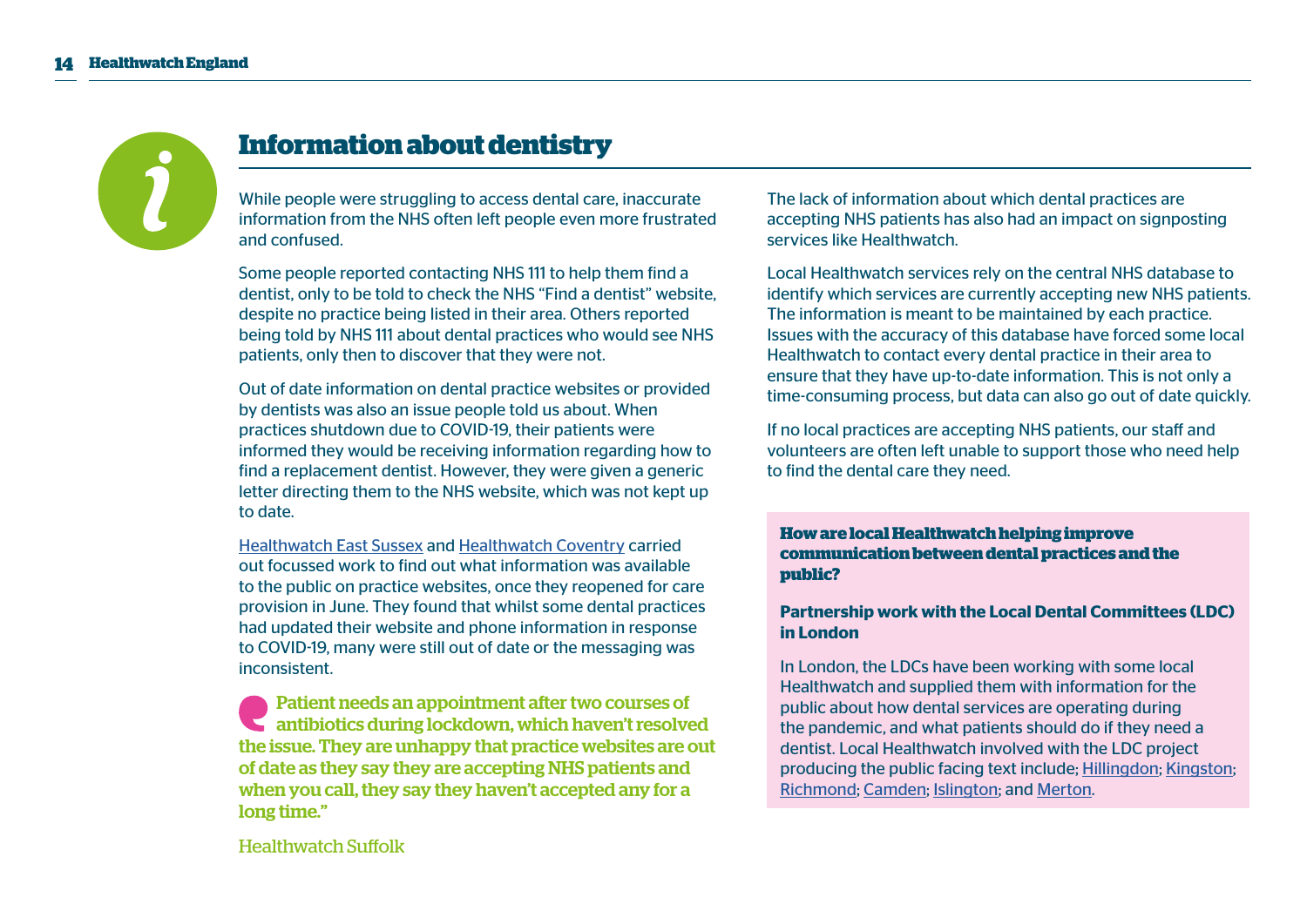### **Case study: Healthwatch Milton Keynes**

Healthwatch Milton Keynes worked with their regional NHS England and Improvement Head to clarify access issues and manage public expectations.

Getting in touch with their Regional NHS England and Improvement Head of Commissioning, Healthwatch Milton Keynes outlined the issues people were having with accessing dental care and asked what was being done to improve the situation.

This allowed Healthwatch Milton Keynes to understand the pathway of accessing a dentist; and the pressures and constraints of dentists during this time.

Healthwatch Milton Keynes shared this information with the public in various ways:

- Updated their website and social media with the correct information and an explanation of why it was tough to get a dentist, and how and when to seek treatment.
- Developed a template email response to save hours spent on all the calls and emails regarding the issue.
- Posted an 8-minute video on their website explaining the issues, covering topics they were discussing with members of the public up to 20 times a day. They review and update with any changes e.g. the NHS 111 triage process.

As a result of the initial contact, all Healthwatch in the East of England are now able to meet weekly with the NHS East of England and Improvement team to clarify any issues and address concerns.

Healthwatch Milton Keynes also agreed to seek consent from people with specific complaints (rather than concerns) and the Dentistry Team would contact them to investigate further.

Having the information to be able to effectively and appropriately signpost people has lessened the calls and emails we were receiving by 90%. The East of England team were helping to hold dental practices in our area to account."

Tracy Keech, Interim Chief Executive Officer, Healthwatch Milton Keynes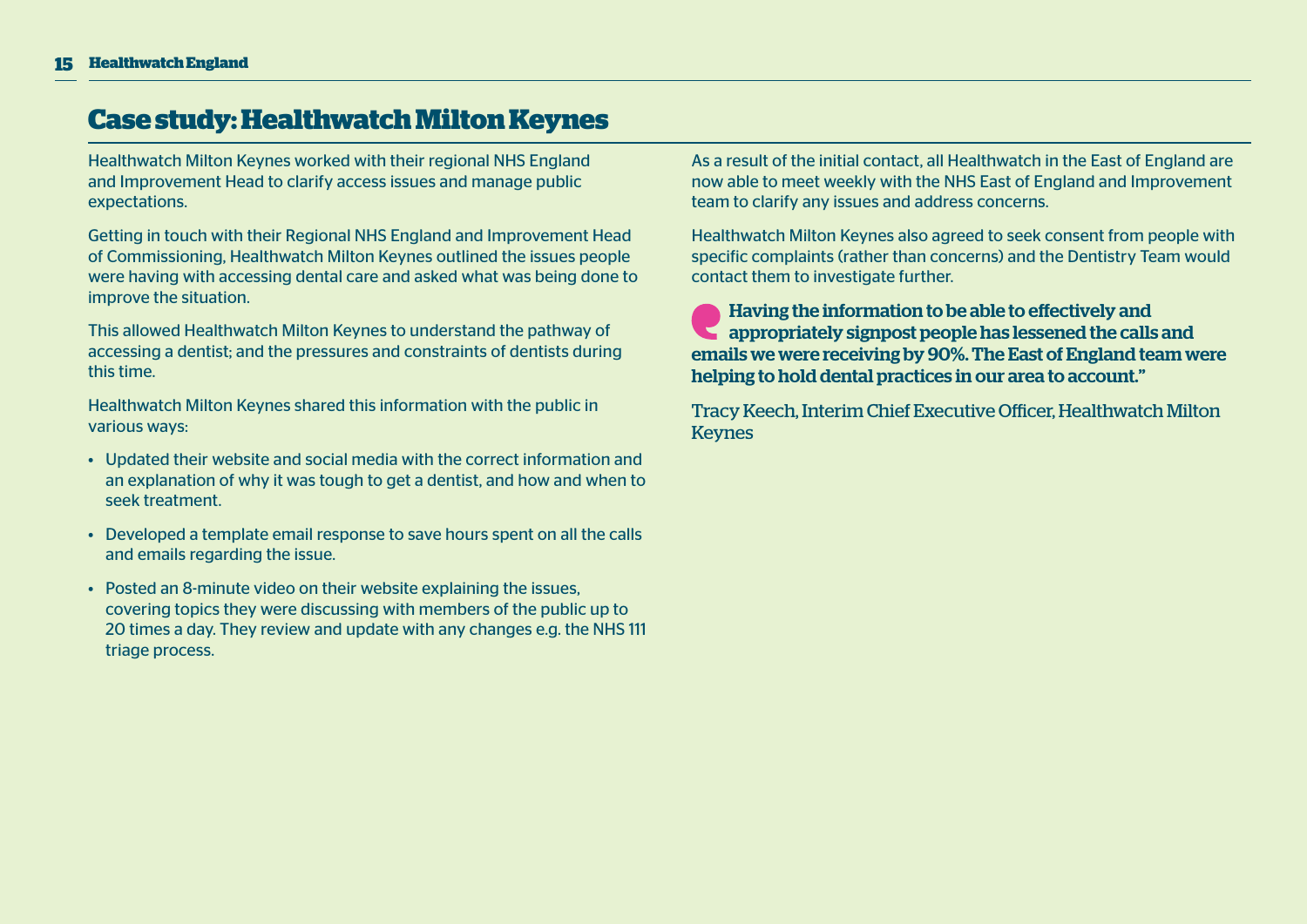

## **Confusion about 'registration'**

According to [NHS England](https://www.nhs.uk/using-the-nhs/nhs-services/dentists/how-to-find-an-nhs-dentist/), people do not need to register with a dentist in the same way as with a GP. All they need to do is find a dental surgery that is convenient, and phone them to see if there are any appointments available. Although they may be required to fill a registration form, the purpose of this is to be added to the surgery's database. This does not mean that the person has guaranteed access to an NHS dental appointment in the future.

## **Where does the problem arise?**

Because of this, people presume that if they are on a dental surgery's patient list this means they can book an NHS dentist appointment with them when they need dental treatment. Dental surgeries will not always have the capacity to take on NHS patients – people may have to join a waiting list, look for a different dentist who is taking on new NHS patients, or be seen privately.

## **You cannot be de-registered**

When people have tried to book a dentist appointment after a long gap since their last visit, they have been informed by the practice that they cannot because they have been "removed" from the surgery list for not making any recent appointments. Instead they are asked to "re-register" with the practice. The actual reason for not being able to book an appointment is because there are no available NHS appointments. This issue further highlights the lack of clarity about information related to NHS dentistry.

We would discourage dentists and dental practices from using the term 'de-registered' – as this confirms people's presumption about being 'registered' with a dental practice and creates further confusion and delay in treatment.

I am having difficulty in finding a dentist. I was previously registered with XX dental surgery. Before COVID-19, I telephoned to make an appointment and was informed I was no longer registered with them as I hadn't booked an appointment with them for some time. I explained that I hadn't received a letter informing me of this, where they said they had emailed. Unfortunately, the email address that was used was for my previous employer. Again, I explained I hadn't received the email and asked if I could re-register to which I was informed 'no'. I have now had a filling come out and the tooth is very sharp."

Healthwatch Swindon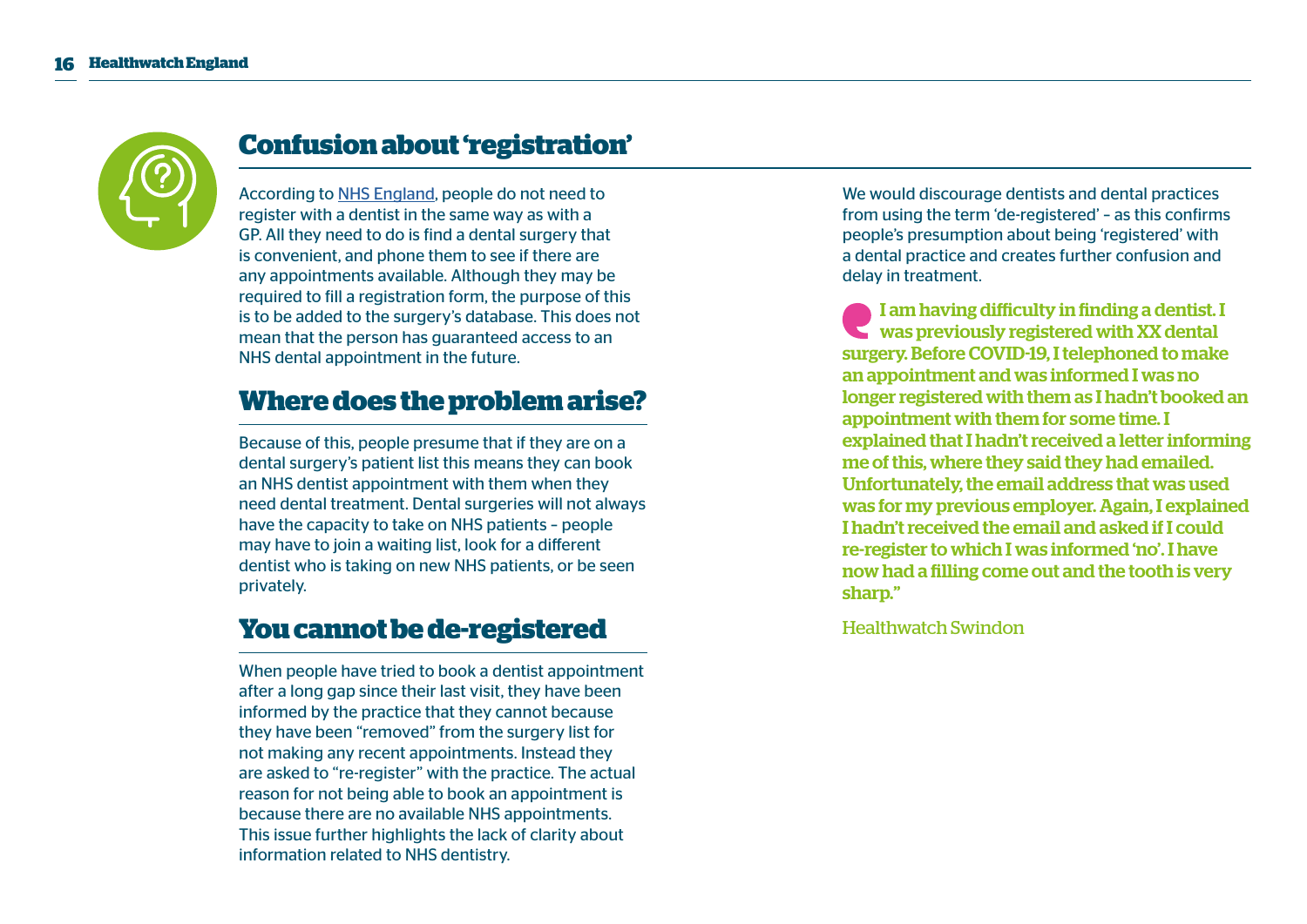

## **Restarting COVID-19 secure treatment**

Due to COVID-19 guidelines, dental practices had to adapt once they reopened in order to provide safe care for their patients. However, our evidence suggests that some providers were unsure about re-opening their services and felt that the information from the Government was inadequate.

Feedback from a dentist. They were given no advance warning of the Government's plan to reopen dental practices – they were confused about the guidance and said there was no PPE for them to use in order to reopen safely as they were not given time to prepare."

#### Healthwatch Sheffield

On some occasions, practices either did not understand how their new ways would impact some groups of people or didn't follow all the measures to make people feel safe.

For example, an individual with a hearing impairment found it challenging to book an appointment over the phone. Before the pandemic, they could visit in person; however, due to COVID-19 measures, they couldn't, and the practice did not offer online bookings. In another case, a person with Ehlers-Danlos syndrome was asked to wait outside the practice for their appointment which was very difficult for them due to their longterm condition.

Although most people have said that practices have followed infection control measures, when some practices didn't, it made their patients feel very unsafe.

Yesterday I visited my dental practice because one of my teeth had started to crumble. Their COVID-19 procedures were great from the moment I got there...until my actual appointment. I went in to see the dentist (wearing my mask) who wasn't wearing a mask. I proceeded to tell the dentist my issue assuming he would put on a mask or visor to look at my tooth, this included mentioning my health condition (IBD) and that I am pregnant. I was taken aback and too anxious to say anything, but the dentist did not put a mask on at any point and therefore examined my teeth with no protection for him or me. I am now very concerned that if he had the virus without symptoms that he may have passed it on to me. I have gone to great lengths to keep myself and my diabetic husband safe during the pandemic and will be furious if that was the incident that makes me unwell."

#### Healthwatch Shropshire

Dental surgeries have relied on access to Personal Protective Equipment (PPE) to ensure safety for their staff and patients. However, we have heard that some dentists couldn't provide timely care due to inadequate supply of PPE. People couldn't book an appointment, or their appointments were cancelled due to lack of PPE at their dentists.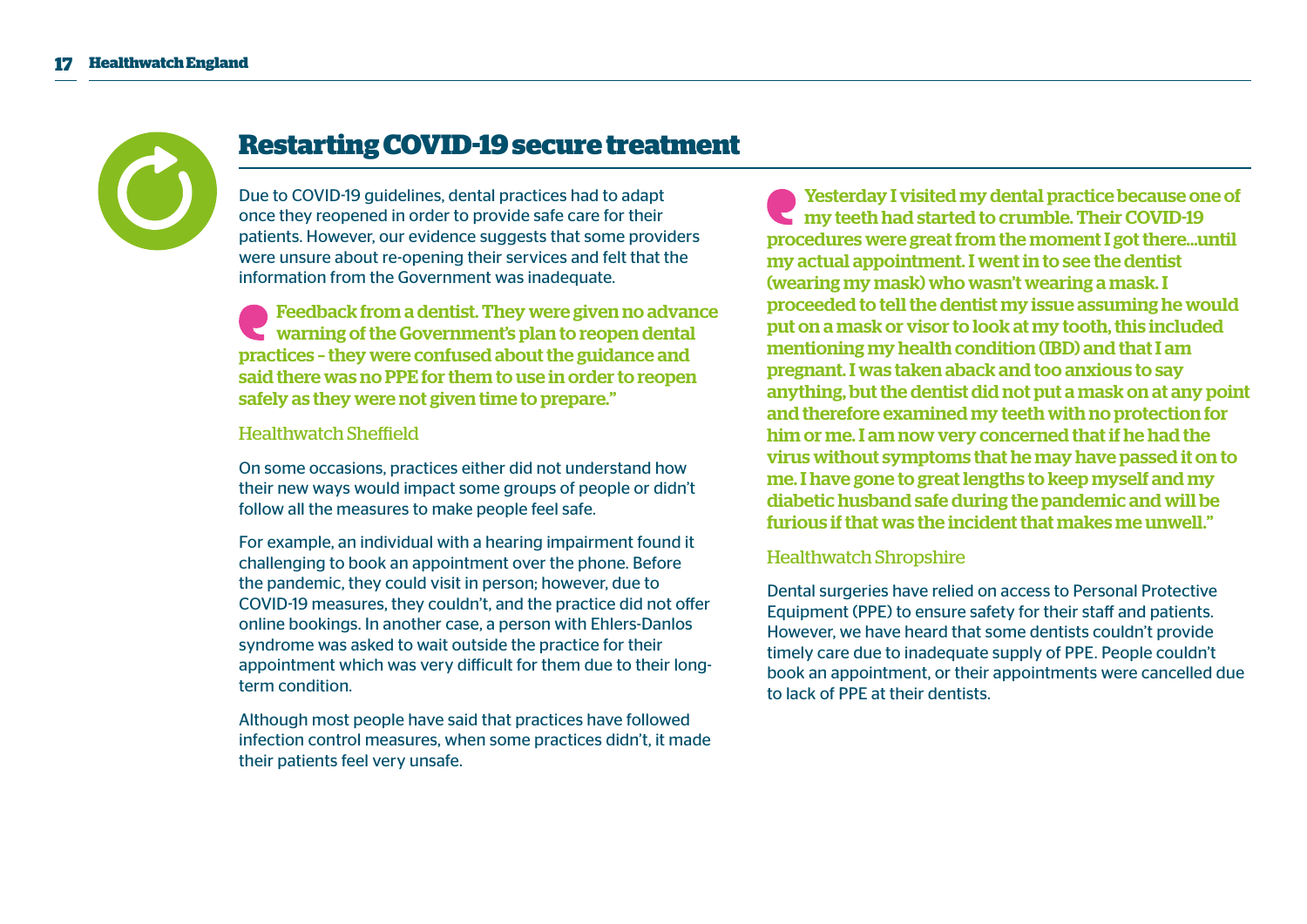Some dentists couldn't even offer extractions due to risk of infection, while other practices could offer extraction but not aerosol generating procedures, such as tooth fillings, without proper PPE. We have also heard that some patients have been charged extra for treatments or to cover the cost of PPE.

Dental practices cannot make an additional charge for PPE for NHS work but they may for private treatments, although there may be some confusion where both NHS and private treatment is provided.

My husband uses an NHS dentist. He has been advised he will be charged an additional £7 for a check-up and £35 for a filling - to cover PPE costs!"

#### Healthwatch Gloucestershire

As well as issues with PPE, dental surgeries were also required to undertake enhanced cleaning and leave additional time between patients to prevent the risk of contamination. The time between patients – referred to as 'fallow time' – meant that practices might be able to see as few as 40% of the usual number of patients. Even where PPE issues have been resolved, fallow time can still be a major challenge.

Reopening practices particularly impacted people when scarcity of NHS appointments meant that people faced the choice of either going private or having no treatment at all. It was particularly challenging for people already on low incomes and for those whose income has dropped due to COVID-19.

A British family who were living in New Zealand, moved back to Bristol in August 2019, but failed to find an NHS dentist even before the COVID-19 pandemic. They paid privately for their older son to have two extractions. The family are claiming Universal Credit due to job loss from COVID-19. They feel that the cost of treatment has significantly been eating into their family's reduced income. Besides dental problems, their son also has jaw and ear problems that affect his quality of life. They were advised by the hospital to take their son to a dentist, but they were unable to afford private dental care because of the cost of ongoing treatment which would be needed."

Healthwatch Bristol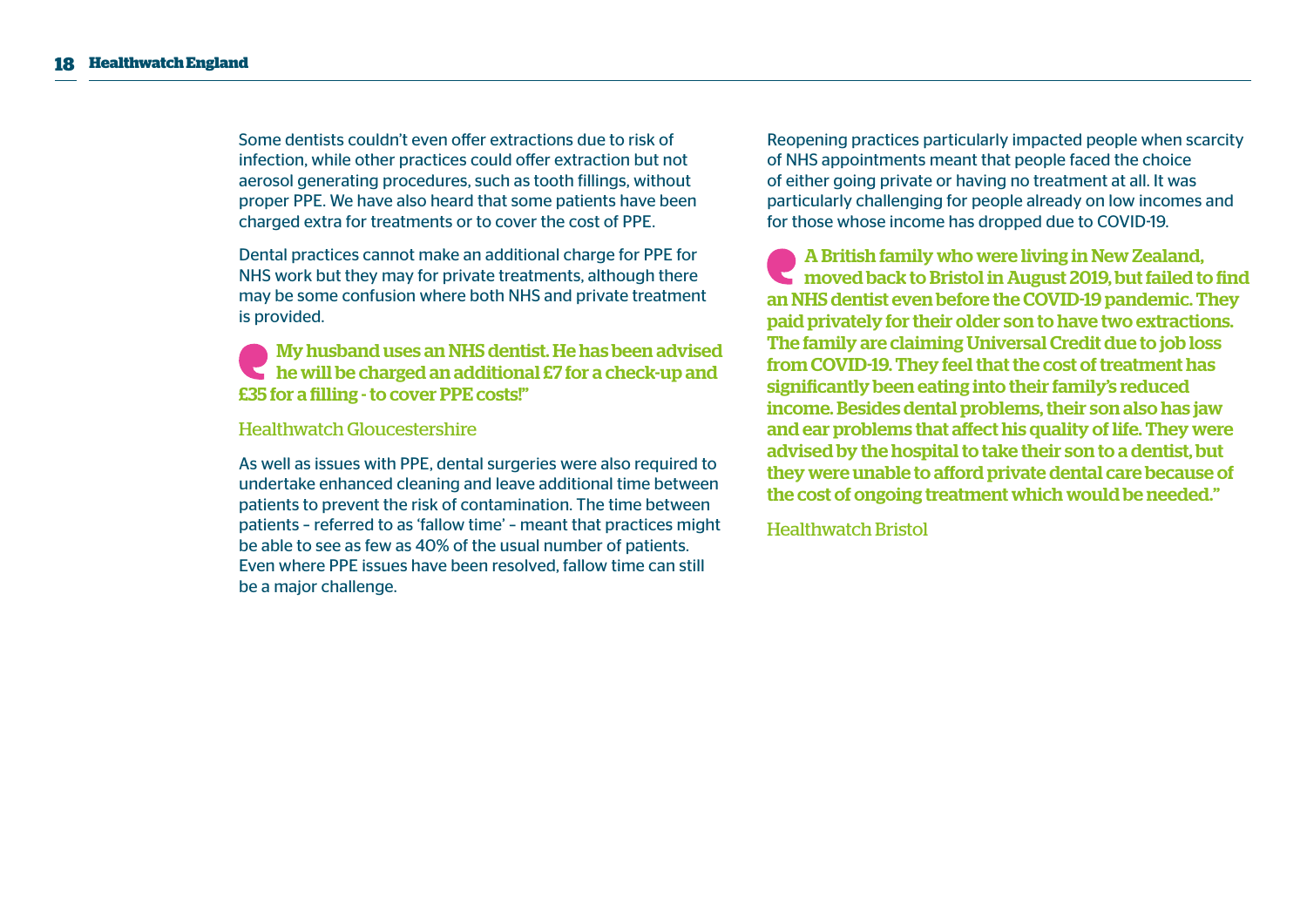## **What went well?**

It is important to note that 1 in 25 (4%) people who fed back about dentistry said something positive. However, people were grateful for the emergency dental hubs and had a positive experience when they received timely urgent dental care.

## **Clear, regular information**

People praised staff who kept them informed when their appointments were rescheduled due to lockdown and provided well organised and safe care to the returning patients following relaxation of the rules. Some dentists even provided a video to their patients to help them understand the new rules and infection control measures – this reassured patients greatly.

I had to make a few calls about a dental problem and after talking to two nurses and one dentist I was seen within a week. I waited in the car, they called me on my mobile, I was met by a nurse at the side door, given sanitiser for my hands and was offered a mask. The dentist was extremely thorough and explained the procedure in detail. Removal of a very decayed, very loose back tooth was painless and quick. Aftercare pack was explained, and I was given a number to call if I was worried about anything. Well done our NHS!"

Experience reported to Healthwatch England

## **Staff attitude**

People have also valued helpful staff during these extraordinary times, especially for the elderly and those with additional needs. We have heard that some dentists contacted the pharmacy and arranged the delivery of necessary medications, and others delivered dental repair kits to their patients. Staff have also been kind and considerate with people who are more anxious under the current circumstances.

I had broken my crown. Went two weeks ago- dentist and dental nurse were amazing. I'm terrified of the dentist, but they were so professional and kind. PPE was fantastic, I felt so safe."

Experience reported to Healthwatch England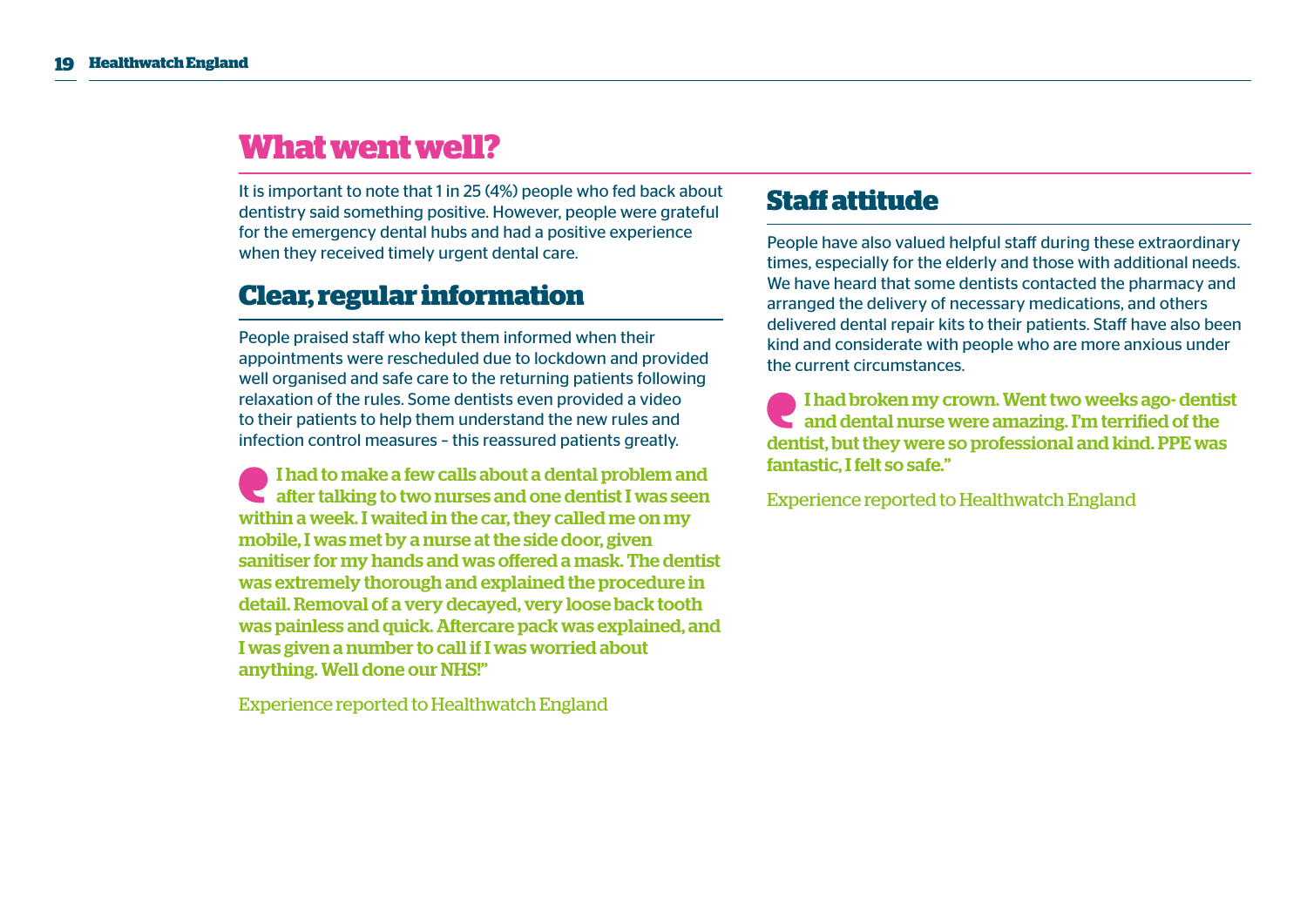## **What have we learned?**

Looking at the issues people reported from our data, there are four key learnings when it comes to dentistry:

## **Clearer information**

The lack of accurate, or any information about whether there are dentists taking on NHS patients is a real problem and is masking potentially bigger issues around shortage of provision.

The Government needs to make it a legal requirement of the dental contract to regularly update information on their websites and on NHS.UK. NHS England must also ensure that their "Find a dentist" website is kept up to date and both dentists and patients are clear about the NHS dental treatment charges.

## **Patient registration**

Steps need to be taken to address the confusion caused by the current approach to the issue of "registration". What does it mean to be registered with a dental practice? This is the question NHS England needs to clarify to dental practices, and dentists need to clarify to their patients and the public.

While the NHS website clarifies that people don't register with a dentist as you do with a GP, dentists then 'de-register' patients for a variety of reasons, which causes confusion and isn't consistent with NHS messaging. Although this is clearly being driven by dentists finding practical ways to manage patient lists in line with the current dental contract, this is actively penalising those who may go to the dentist less often.

This issue is incredibly frustrating for patients and has created an unnecessary point of tension between patients and dental practices. This cannot continue. The new dental contract, which has been in development since 2009, needs to be finalised and rolled out to ensure dentists are supported to help those most in need.

### **Access to be improved**

We have seen access to NHS dentistry grow steadily as an issue over the last seven years, but the pandemic has brought matters to a head. We are now witnessing access issues across England and a spike in enquiries from people looking for help. It is now clear that the current offer is not meeting either routine or urgent care that people require. The Government must make more resource available for the dental sector to reduce backlog and help turn around what has now become a major problem for the NHS. No one should have to face being in unbearable pain or resort to extremes because care is not available.

### **Affordability to be reviewed**

The Government and the NHS should review the cost of NHS dental treatments. Many people struggle even to afford the NHS charge. In the climate of the pandemic, when people have lost their jobs and have less money, everyone should be able to access the same dental treatment, regardless of whether someone is an NHS or private patient. Ultimately, not helping people to look after their oral health can lead to a whole host of other medical issues that will cost the NHS and the country more in the long run.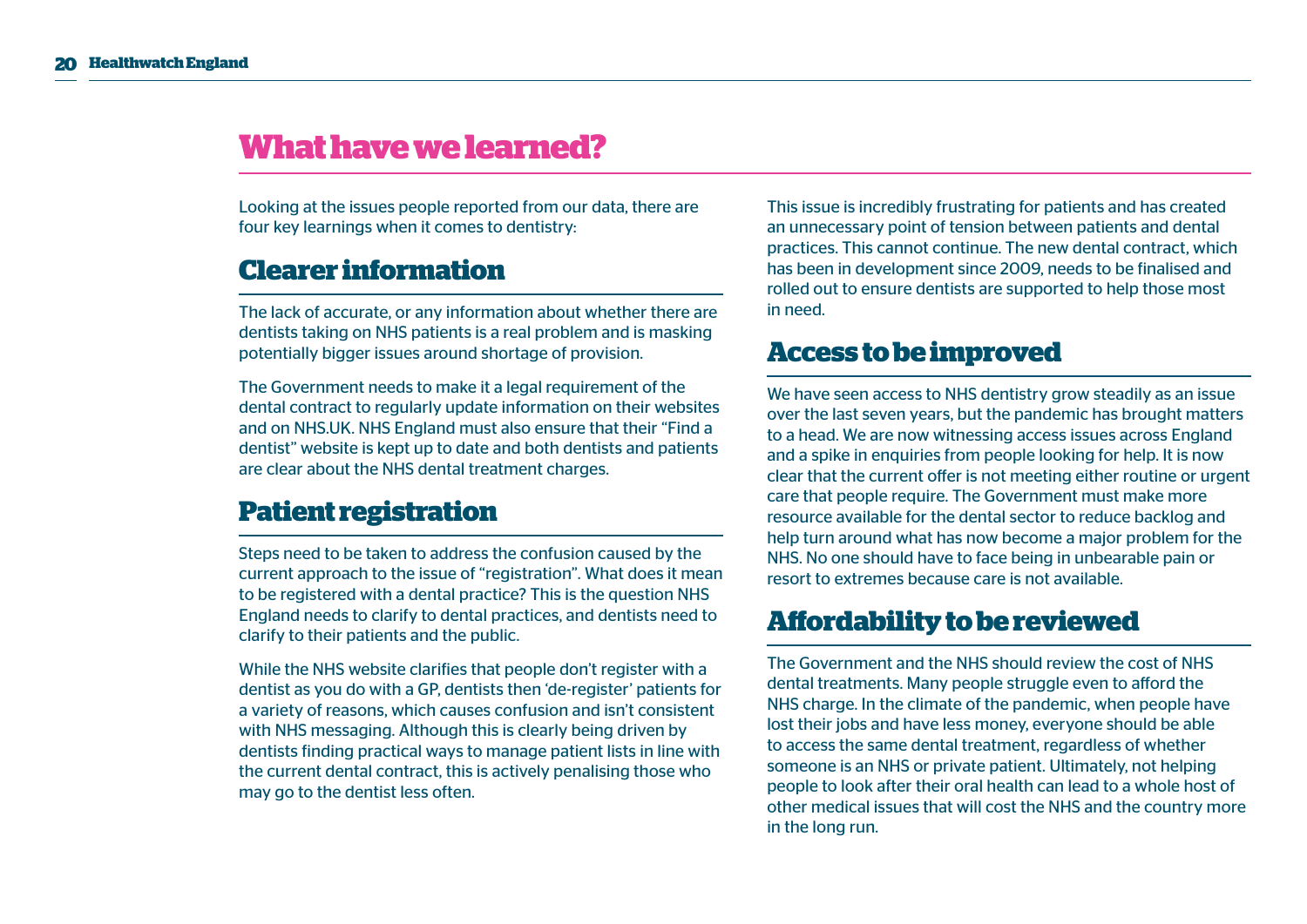## **Care homes during thepandemic**

## Care homes have faced incredible challenges during the pandemic, with coronavirus disproportionately affecting residents.

At the start of the pandemic, Healthwatch received reports from residents, their families, and care home staff, that many patients were being discharged from hospitals into care homes without test results - due to urgent moves by hospitals to free up bed space. In some homes, this led to coronavirus outbreaks and devastating loss of life.

Other issues fed back to Healthwatch at this time included:

- The availability of PPE and testing for residents and staff;
- The accessibility of GP appointments for residents;
- Concerns that some care home providers may have applied do not attempt resuscitation (DNAR) orders to groups of residents without sufficient discussion or explanation with the individuals or their families. Healthwatch escalated this issue in April leading to clarification from NHS England that DNAR forms "should only ever be made on an individual basis and in consultation with the individual or their family".

## **Care home visiting guidance**

Although these issues have now started to be addressed, an ongoing concern for many remains the process for arranging visits to and from care homes for residents.

All visits were paused across England in March, and though guidance for limited visiting was introduced in July, Healthwatch have heard that the reality for many residents and their families is that visits have continued to be severely restricted.

This restriction in visits to and from friends and family is leading to increased isolation, loneliness and the physical and mental deterioration of care home residents. With some residents not receiving any visits at all since March, it is more important than ever that the health, welfare, rights and wellbeing of residents are prioritised.

I would like to bring to attention the awful situation of care home visiting restrictions. Even my mum's care home isn't allowing them outside for fresh air and sunshine. As far as visiting goes. We and our loved ones need contact. It is unacceptable the way the elderly are treated during all this. I would ask everyone to get involved with putting the residents in care homes first for a change."

#### Healthwatch Sunderland

Healthwatch England, along with national partners, have [formally written](https://www.healthwatch.co.uk/response/2020-10-30/call-better-guidance-care-home-visits-read-our-letter-government)  [to Government](https://www.healthwatch.co.uk/response/2020-10-30/call-better-guidance-care-home-visits-read-our-letter-government) asking that greater clarity is given in guidance to services about the importance of the human rights and the individual needs of care home residents.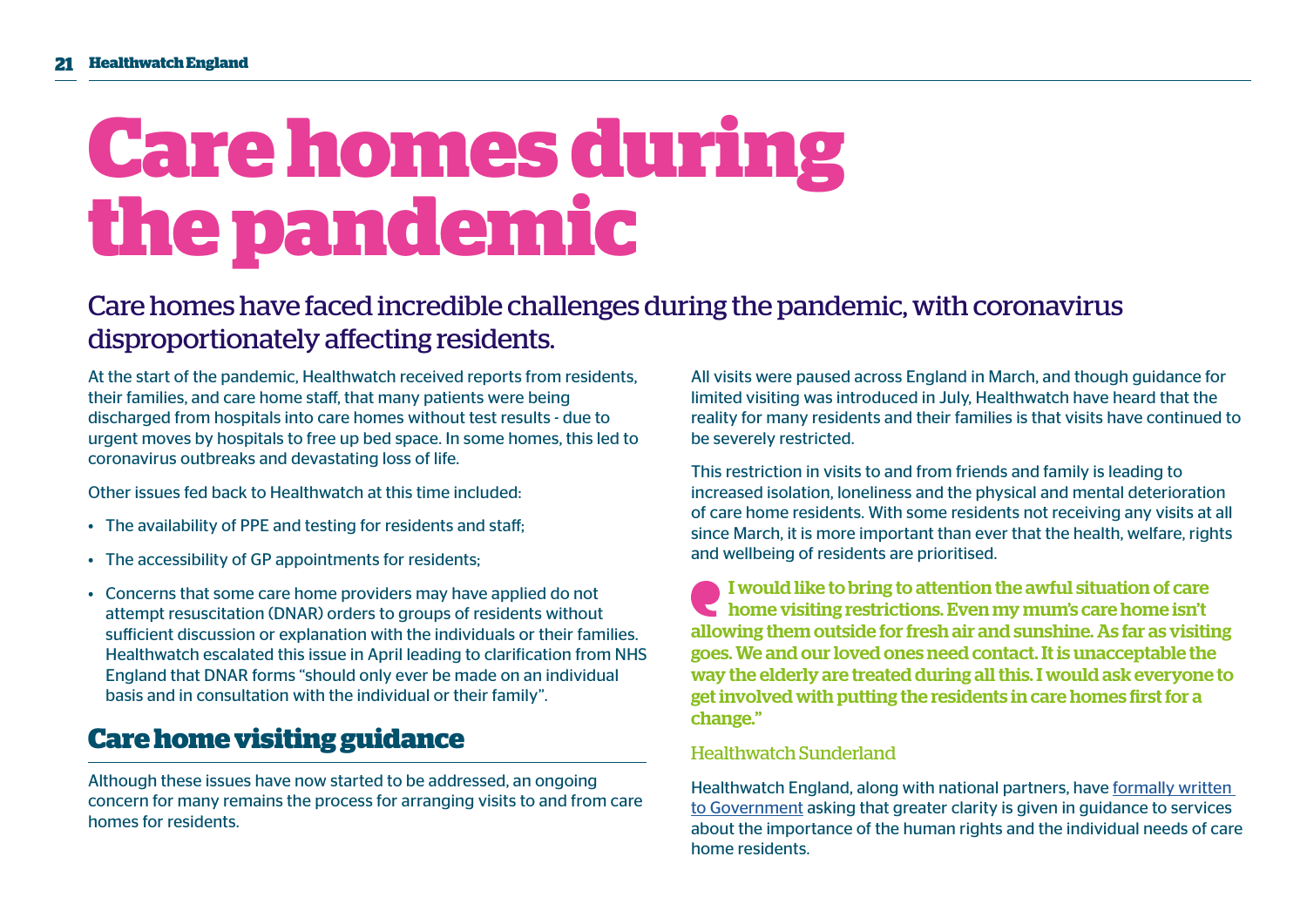## **What are people telling us about COVID-19 testing?**

The public have shared their views and experiences with us of getting tested for COVID-19. This analysis draws on data from 42 local Healthwatch services across England, collected between August and September 2020.



## **Key issues**

We share what people have told us about the following key issues raised with testing for COVID-19.

## **Information about tests**

People shared that the lack of information about testing left them feeling confused and frustrated. People contacted local Healthwatch because they didn't know how to book a test, the opening hours of test centres and how long they'd have to wait for results to arrive. People are unsure when to get tested; whether experiencing symptoms or asymptomatic.

We also heard that people needed a test for other reasons like travel abroad and visiting relatives in care homes, but there is a lack of information on how to get a private test.

People also told us that they received conflicting information from GPs, hospitals and NHS 111 about where they could get tested.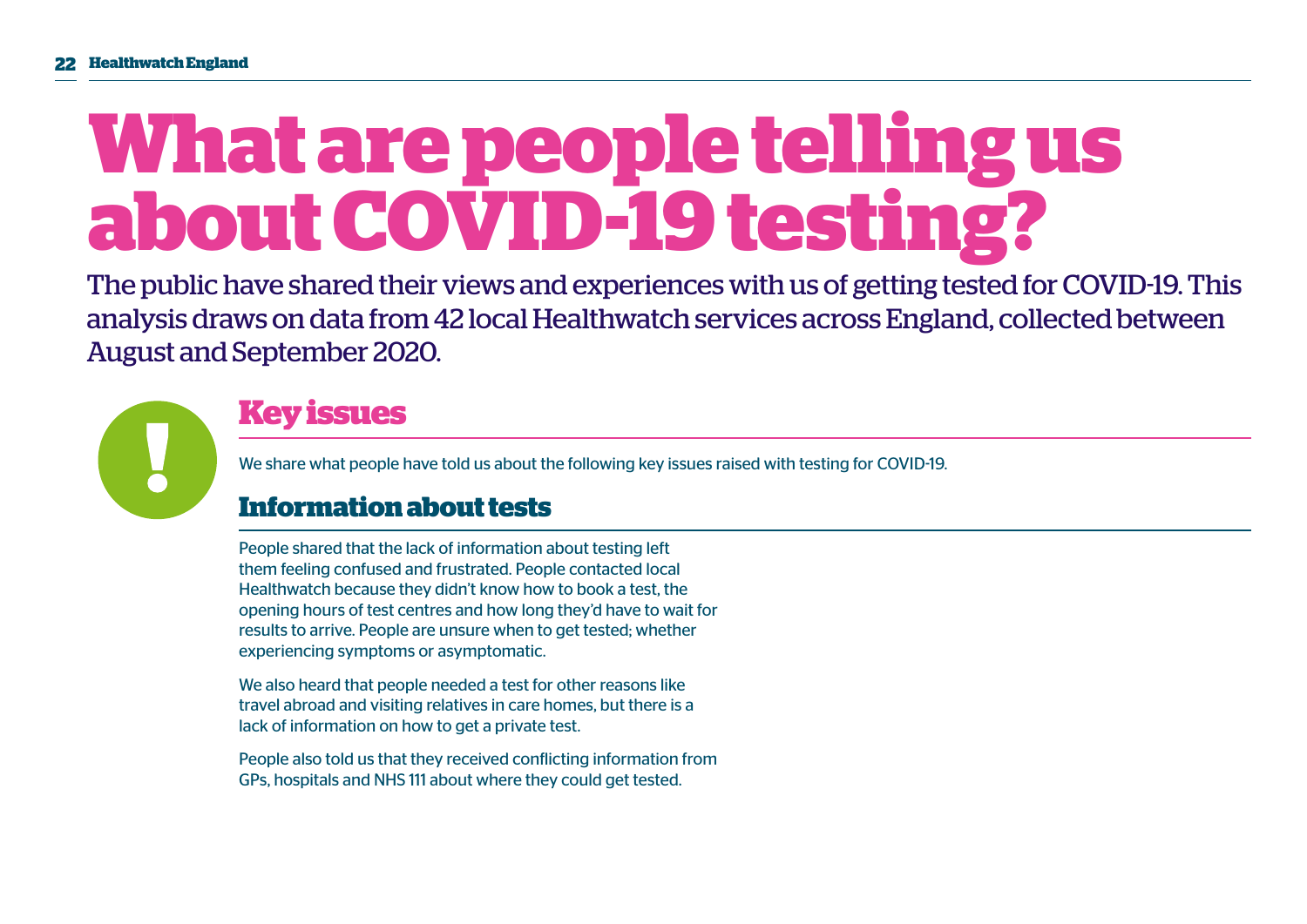## **Accessing COVID-19 tests**

In some cases, people could not access a test even a week after the onset of symptoms, leaving them unsure of what to do next. It was equally hard to book a test via phone or the website, leaving many unable to access both home testing kits and walk-in/drive through tests. If they were offered tests, these were at centres a long distance away from their home.

I'm a carer for my wife who is disabled & high risk if gets Covid she as Covid symptoms needs a test today otherwise no test available either home kits or drive through. She's not long out of hospital recovering from sepsis there's no test available other than Aberdeen!"

#### Healthwatch North Yorkshire

Some people who didn't have access to the internet found it particularly hard to get a test appointment, as appointments at some local testing centres could only be booked online .

We heard that even if people were able to book a test, some were unable to get it. Some people didn't receive an NHS QR code and were turned away by the test centre staff. People reported that they couldn't find the test centre because they were given the wrong address. Others who asked for home testing kits to be sent to them didn't get one.

We also heard that people had their elective care cancelled because they could not get a test. Some people were not given a priority for testing even though they were awaiting a major procedure, such as a lung transplant. People couldn't go into a care home for respite care because they were refused a test.

Care home residents were put at risk due to delays in testing for staff and residents or because people were discharged from a hospital to a care home without being tested

The hospital tried to discharge me without testing if I no longer had COVID-19. They kept saying I have got to go as I was medically fit. The government had changed the rules which insisted NHS hospitals test people before they were sent back to care homes. They did not do this. My daughter stated the law to them on several occasions. My care home refused to take me back until they had carried out a test."

Experience reported to Healthwatch England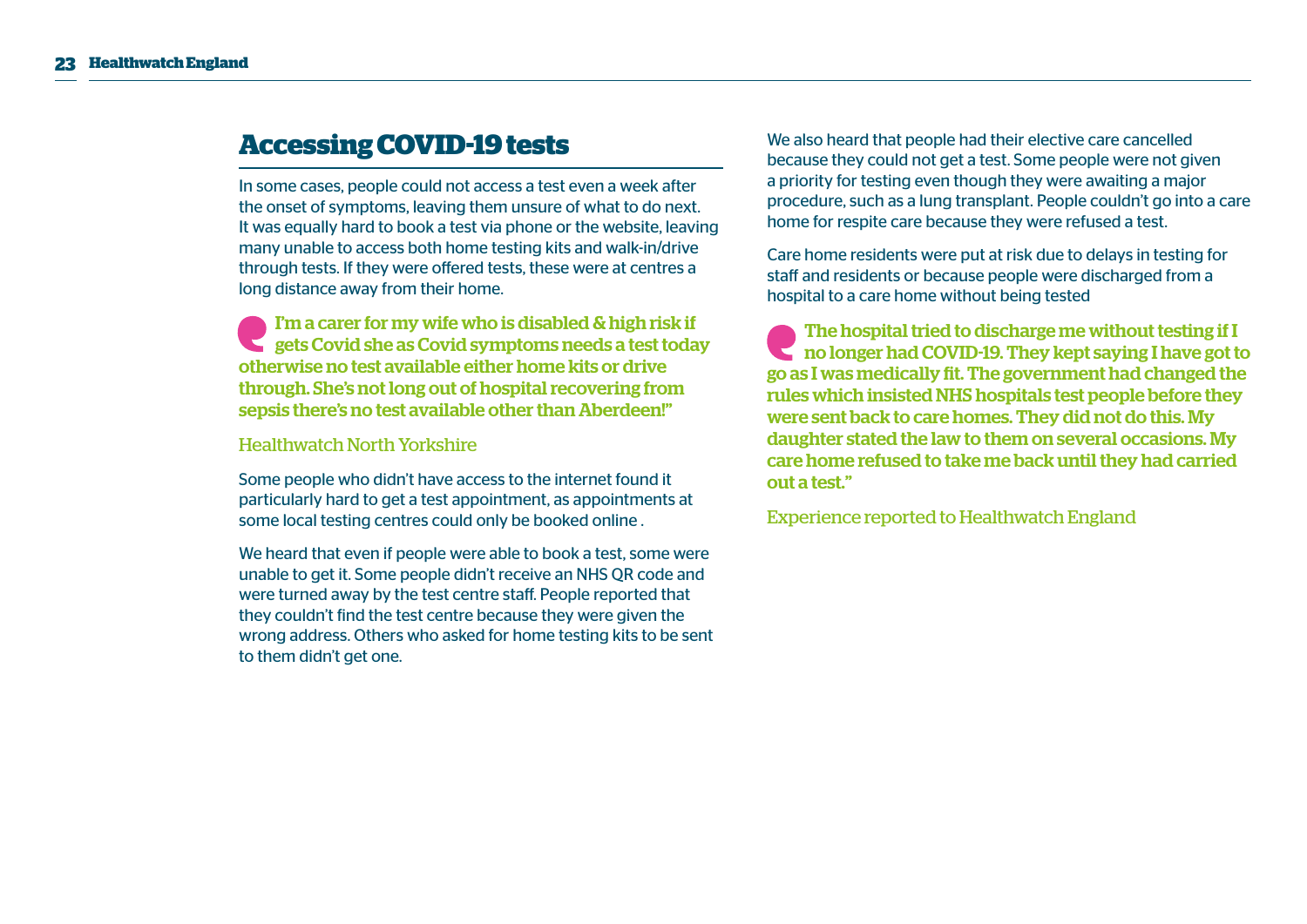## **Delays with tests**

People shared they felt anxious and stressed when tests were delayed. Children with symptoms had to miss school - some parents had to take unpaid leave to look after children, and lost income as a result. Keyworkers were unable to go to work.

On occasion, centres have also lost test results.

### **Reasons for not having a test**

Healthwatch Bolton in partnership with Bolton Public Health surveyed people about COVID-19 testing. They found that some people would not get tested even if they developed symptoms of coronavirus. Reasons for this included:

- Lack of confidence in the system to protect personal data.
- Lack of trust in the accuracy of results.
- Finding the information about testing confusing.
- People were put off when they couldn't access a test easily e.g. not wanting to use public transport to travel to the testing site.
- Thought the testing procedure would make them uncomfortable.
- Some did not want to test positive and then have no choice but to self-isolate.

### **What went well**

People had a positive experience when testing centre staff were friendly, provided a fast service and people received timely results. They valued the help they got to book a test and felt safe when hospitals tested patients before admitting them.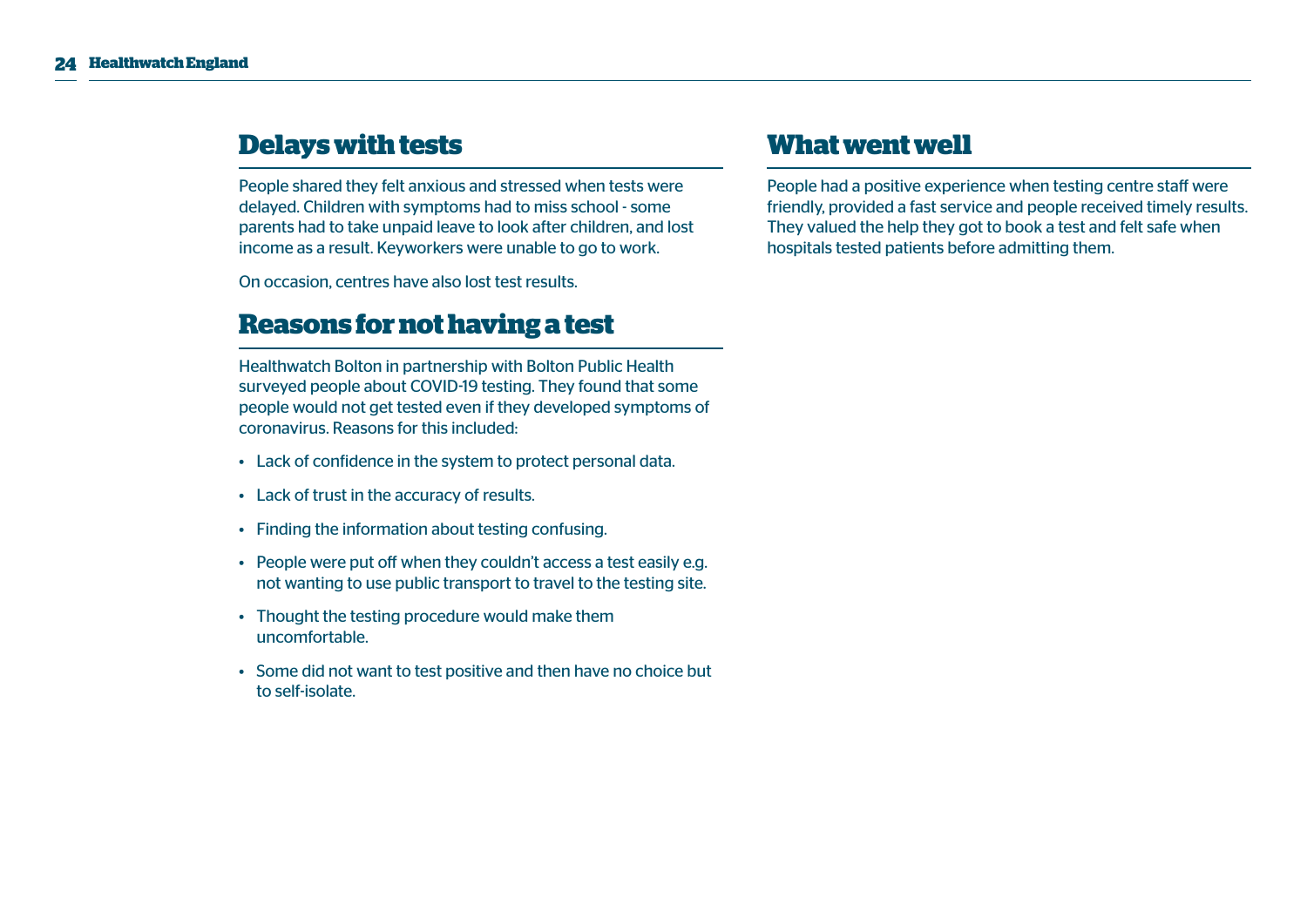## **Top advice the public is seeking**



People turn to Healthwatch locally and online when they don't know how to get the information they need about services.

Since the outbreak of COVID-19, we have seen views of our online advice and information content increase significantly.<sup>2</sup>

Since last quarter, the type of information people are looking for has changed. During early lockdown, we received fewer views on accessing dental care, but since the easing of restrictions, views on this topic are 35% higher.<sup>3</sup> Between July and September 2020, the two most popular online advice articles by far were about how to access an NHS dentist.

Between July and September 2020, these are the ten most commonly viewed advice and information articles on the Healthwatch England website:

2 Unique views of our advice and information content from May-Sept 2020 were 400% higher when compared to May-Sept 2019.



COVID-19: What you<br>
meed to know when<br>
visiting a care home?<br>
15,486 unique page vi need to know when 15,486 unique page views

**EXECOVID-19: What's the difference between**<br>
social distancing and<br>
soliticalities difference between self isolation? 3,891 unique page views

Do you need help<br>travelling to NHSs<br>3,145 unique page travelling to NHS services? 3,145 unique page views

 7 Should I see a pharmacist instead of a doctor? 3,302 unique page views

 8 Registering with your GP, understanding your rights 3,028 unique page views

 $\bigodot$  How to make a<br>complaint abousocial care served complaint about NHS or social care services 2,054 unique page views

**10** What should you<br>are discharged from expect when you are discharged from hospital? 1,889 unique page views



**How to communicate** better with people with hearing loss 1,493 unique page views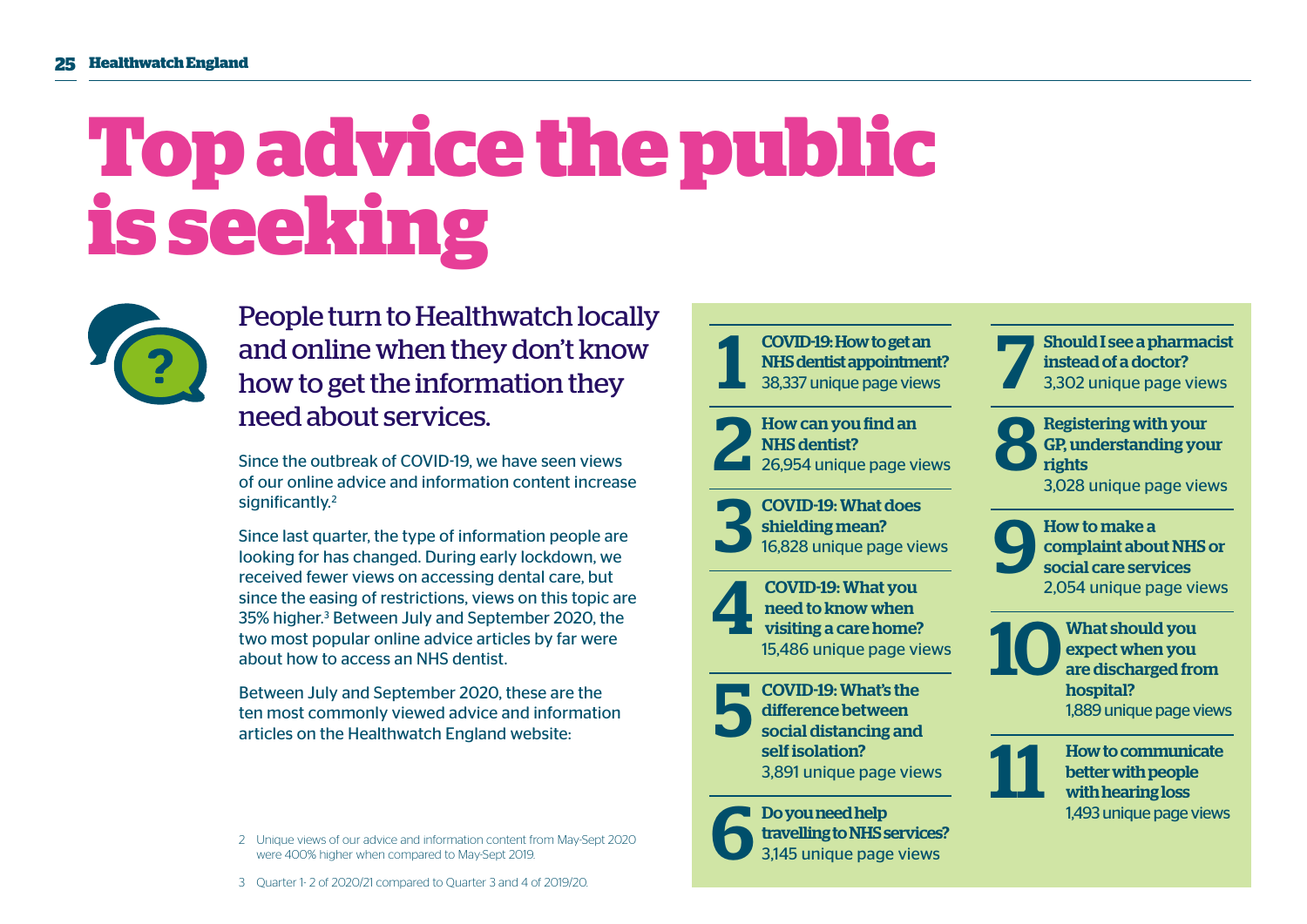## **How do people feel about their care?**

Here we provide an overview of how people feel about their care. We do this by using sentiment scores by sector, using data reported by local Healthwatch. This outlines whether the public feel mainly positive or negative about the care they receive, or whether they have neutral or mixed views.



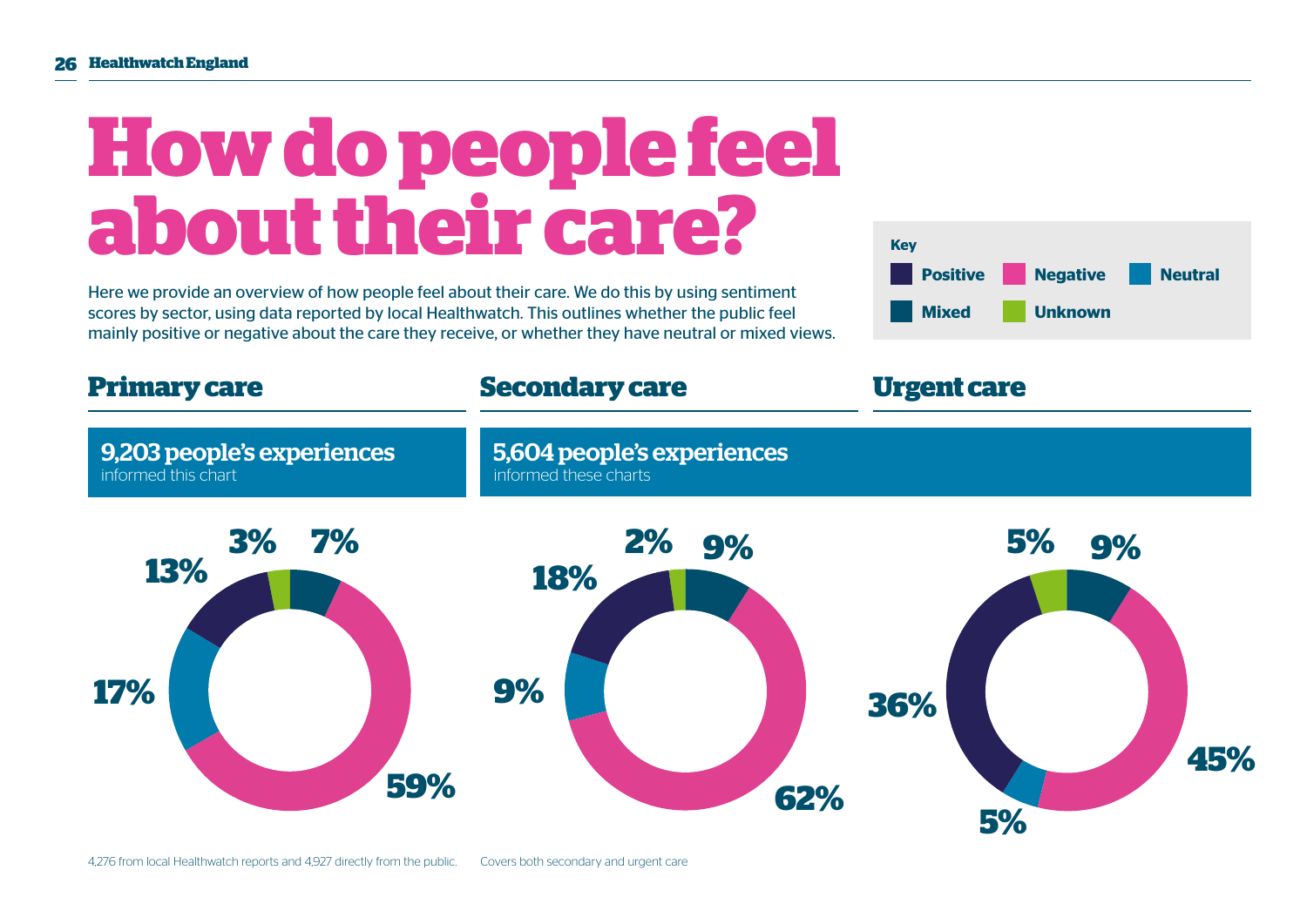

have a significant proportion of people talking to us about community and other health services. This is because the local Healthwatch network have conducted a significant volume of engagement relating to people's views over the Coronavirus pandemic this quarter.